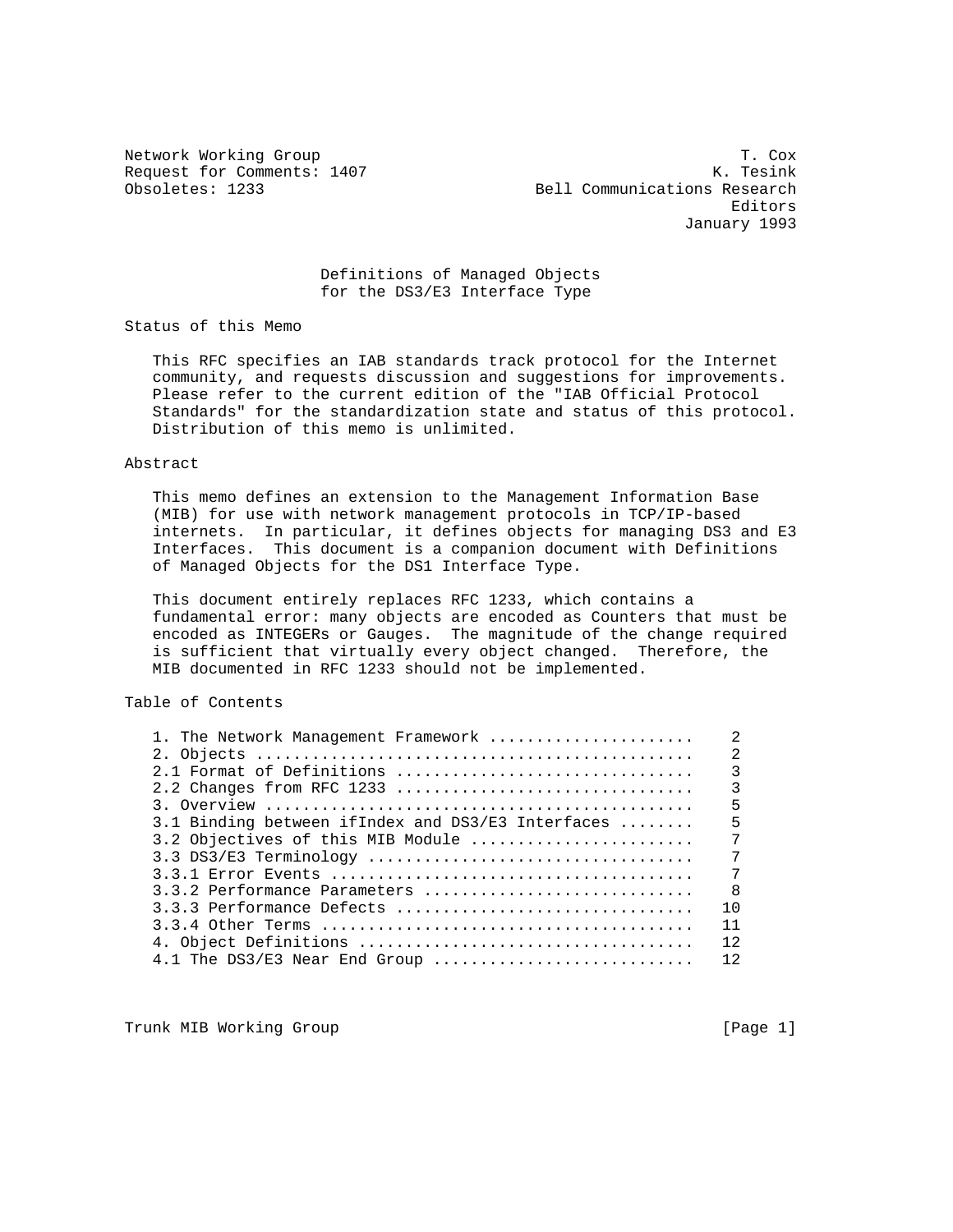| $4.1.1$ The DS3/E3 Configuration    | 12  |
|-------------------------------------|-----|
| 4.1.2 The DS3/E3 Current            | 18  |
| $4.1.3$ The DS3/E3 Interval         | 21  |
|                                     | 2.5 |
| 4.2 The DS3 Far End Group           | 29  |
| 4.2.1 The DS3 Far End Configuration | 29  |
| 4.2.2 The DS3 Far End Current       | 31  |
| 4.2.3 The DS3 Far End Interval      | 34  |
| 4.2.4 The DS3 Far End Total         | 36  |
| 4.3 The DS3/E3 Fractional Group     | 38  |
|                                     | 41  |
|                                     | 41  |
| 7. Security Considerations          | 43  |
|                                     | 43  |
|                                     |     |

### 1. The Network Management Framework

 The Internet-standard Network Management Framework consists of three components. They are:

 STD 16/RFC 1155 which defines the SMI, the mechanisms used for describing and naming objects for the purpose of management. STD 16/RFC 1212 defines a more concise description mechanism, which is wholly consistent with the SMI.

 RFC 1156 which defines MIB-I, the core set of managed objects for the Internet suite of protocols. STD 17/RFC 1213, defines MIB-II, an evolution of MIB-I based on implementation experience and new operational requirements.

 STD 15/RFC 1157 which defines the SNMP, the protocol used for network access to managed objects.

 The Framework permits new objects to be defined for the purpose of experimentation and evaluation.

## 2. Objects

 Managed objects are accessed via a virtual information store, termed the Management Information Base or MIB. Objects in the MIB are defined using the subset of Abstract Syntax Notation One (ASN.1) [7] defined in the SMI. In particular, each object has a name, a syntax, and an encoding. The name is an object identifier, an administratively assigned name, which specifies an object type. The object type together with an object instance serves to uniquely identify a specific instantiation of the object. For human convenience, we often use a textual string, termed the OBJECT DESCRIPTOR, to also refer to the object type.

Trunk MIB Working Group [Page 2]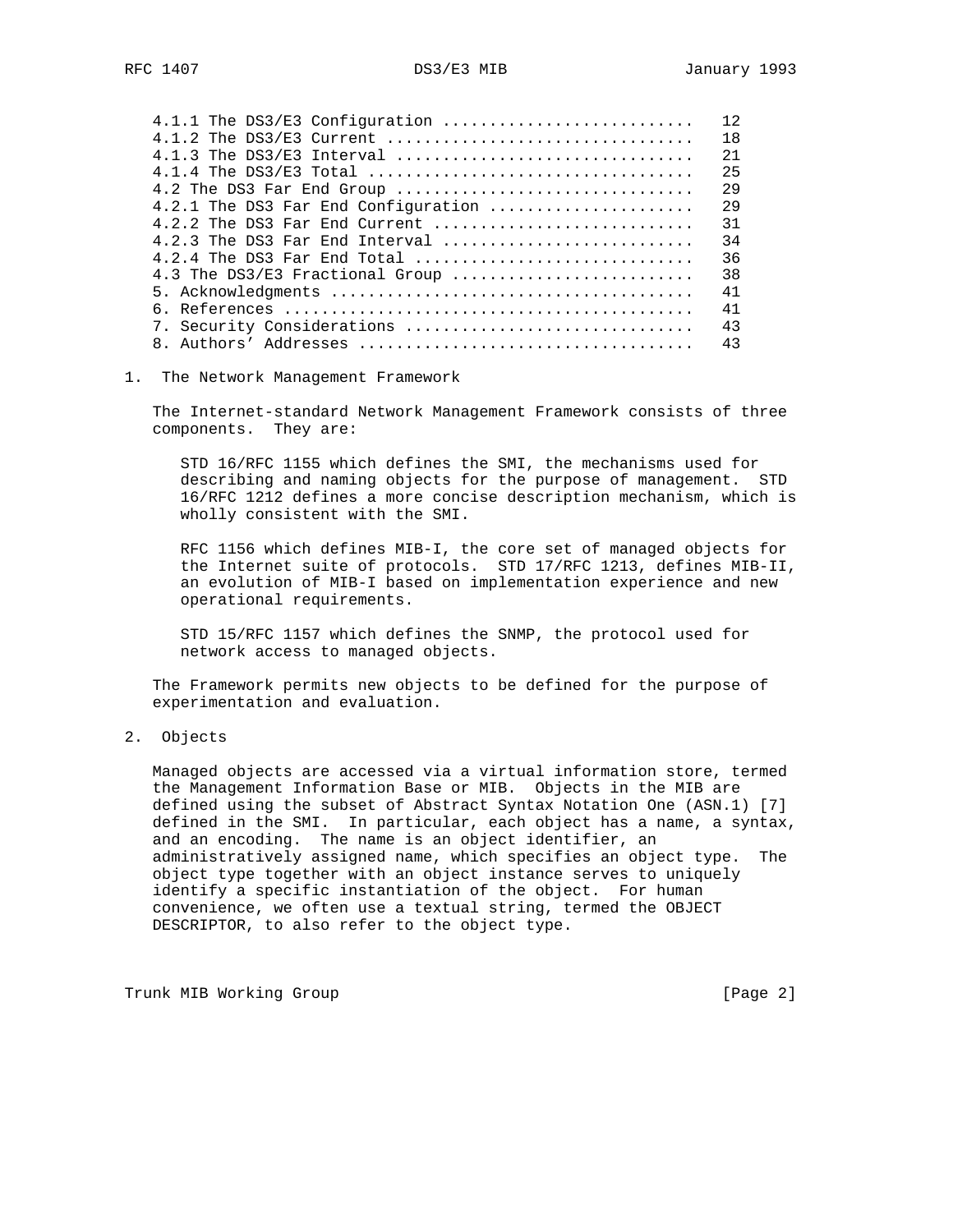The syntax of an object type defines the abstract data structure corresponding to that object type. The ASN.1 language is used for this purpose. However, the SMI [3] purposely restricts the ASN.1 constructs which may be used. These restrictions are explicitly made for simplicity.

 The encoding of an object type is simply how that object type is represented using the object type's syntax. Implicitly tied to the notion of an object type's syntax and encoding is how the object type is represented when being transmitted on the network. The SMI specifies the use of the basic encoding rules of ASN.1 [8], subject to the additional requirements imposed by the SNMP.

2.1. Format of Definitions

 Section 4 contains contains the specification of all object types contained in this MIB module. The object types are defined using the conventions defined in the SMI, as amended by the extensions specified in STD 16, RFC 1212 [13].

2.2. Changes from RFC 1233

 This MIB obsoletes RFC 1233. The changes from RFC 1233 are the following:

- -- This MIB module contains information to manage an E3 interface, also.
- -- This MIB module contains three groups: DS3/E3 Near End Group which is mandatory, DS3 Far End Group which is optional, and DS3 Fractional Group which is optional.
- -- The DS3 Far End Group is a new group and contains configuration information and statistics that are collected from the far end DS3/E3 interface. Presently, the Far End Group may only be implemented by DS3 systems that use C-bit Parity or SYNTRAN.
- -- The DS3 Fractional Group is a new group and is modeled after the DS1 Fractional Group.
- -- ds3CSUIndex has been redefined and renamed to dsx3LineIndex. This object is the identifier of a DS3/E3 Interface on a device. On a CSU, a single DS3/E3 data stream will cross two DS3/E3 interfaces, which have separate dsx3LineIndex values.

Trunk MIB Working Group [Page 3]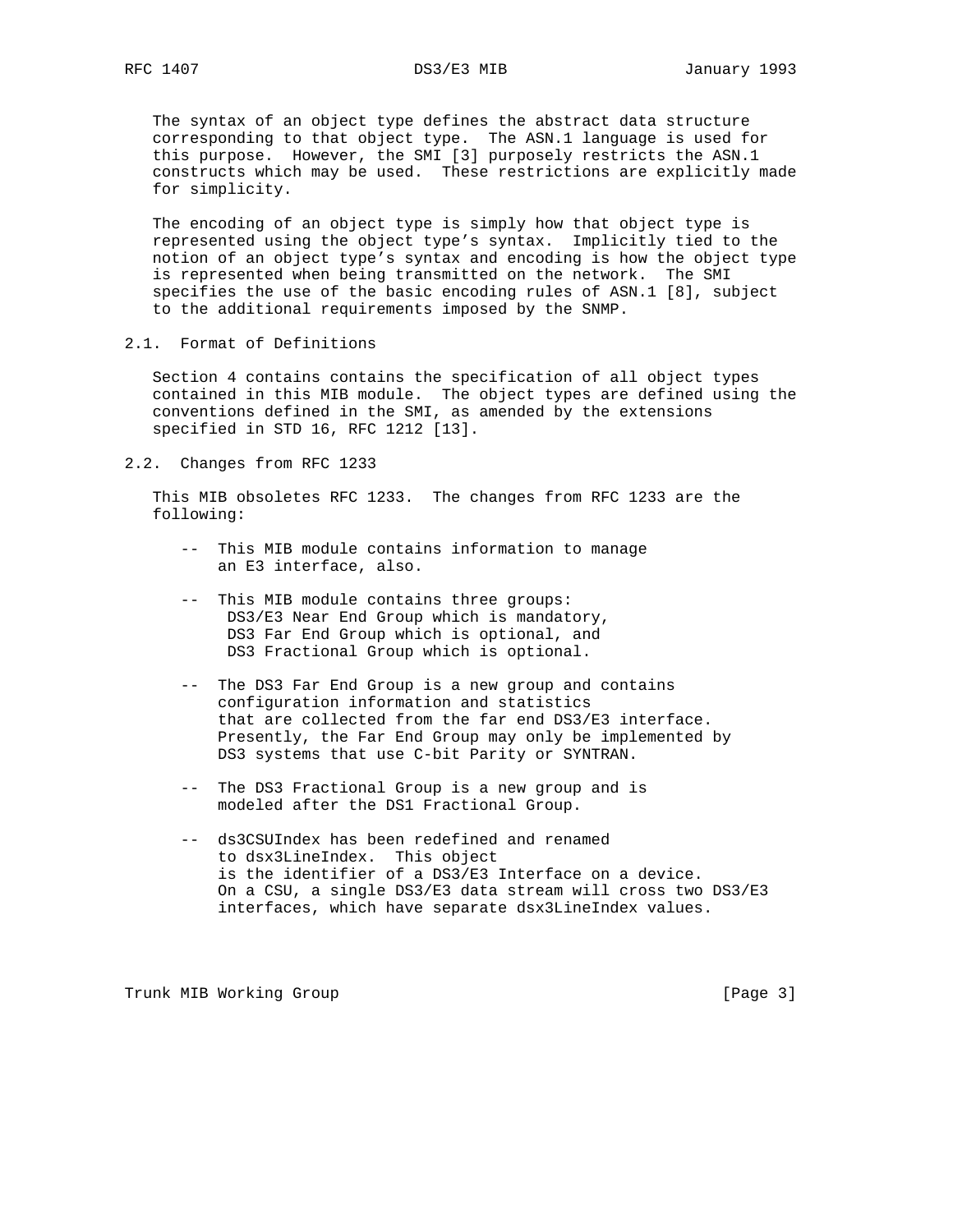- -- ds3Index has been redefined and renamed to dsx3IfIndex. This value for this object is equal to the value of ifIndex from the Interfaces table of MIB II (STD 17, RFC 1213).
- -- The ACCESS for objects in the dsx3ConfigTable has been set to read-write for items that are configurable.
- -- The dsx3ZeroCoding has been renamed to dsx3LineCoding.
- -- A new object has been added called dsx3LoopbackConfig, which better describes the loopback capabilities of a DS3/E3 interface on a device.
- -- The dsx3SendCode object has been updated to reflect different types of loopback messages.
- -- A new object has been added called dsx3LineStatus. This object better describes the status (e.g., failure state and loopback state) of a DS3/E3 interface.
- -- A new object has been added called dsx3TransmitClockSource. This object identifies the source for the transmit clock.
- -- All Counters have been changed to Gauges.
- -- A Line Errored Seconds object has been added to all near end tables.
- -- Line Coding Violations are counted instead of Bipolar Violations.
- -- A new Coding Violation counter has been added to count coding violations reported via the C-bits of SYNTRAN and C-bit Parity DS3 applications. The original Coding Violation counter has been renamed to PCV to mean coding violations reported via the P-bits. This count is also added for symmetry with the far end statistics.
- -- A new Errored Second counter and Severely Errored Second counter has been added to count these performance events via the C-bits of the SYNTRAN and C-bit Parity DS3 applications. The original ES and SES counters have been renamed to PES and PSES to mean reported via the P-bits. These counts are also added for symmetry with the far end statistics.

Trunk MIB Working Group **Example 2018** [Page 4]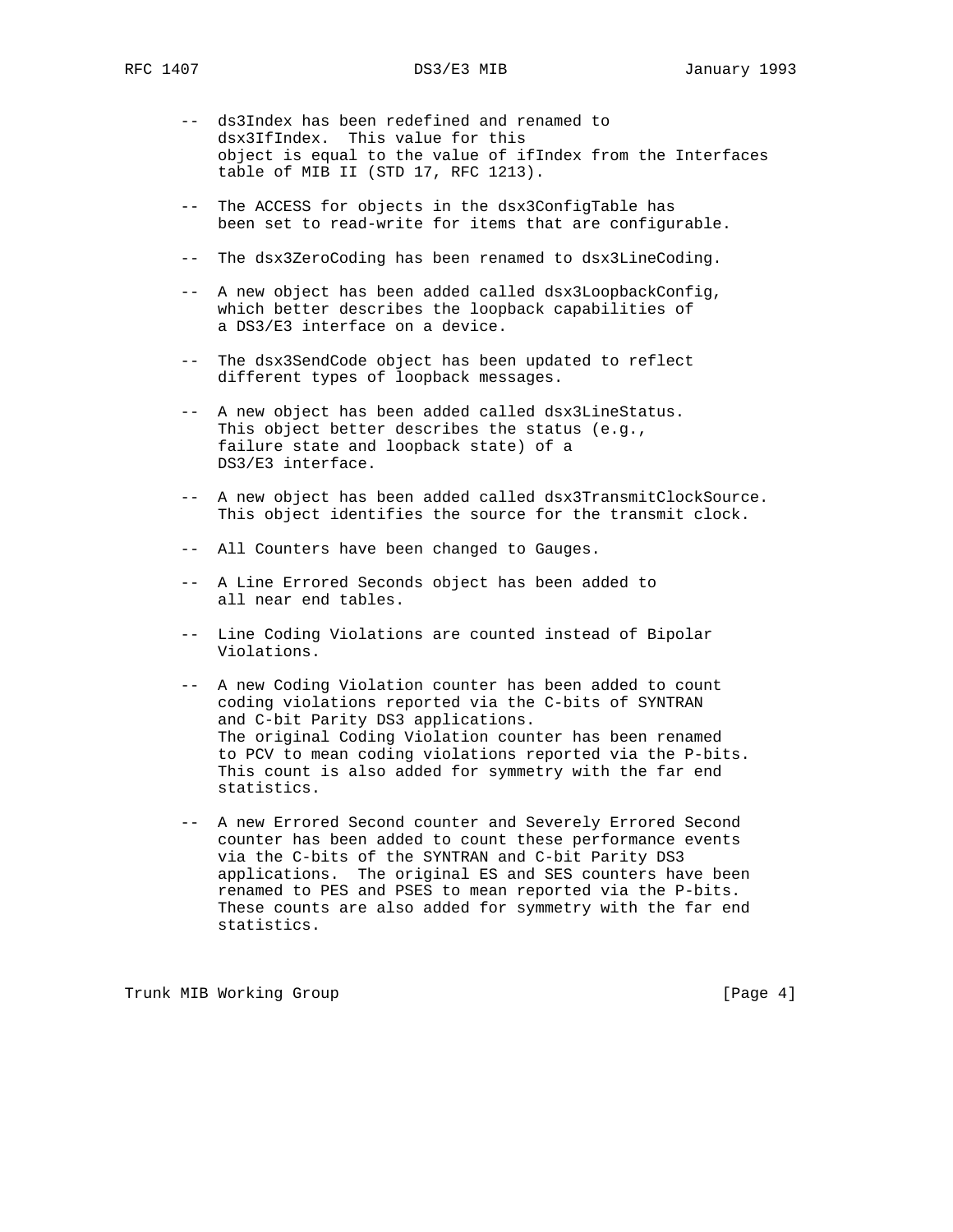3. Overview

 These objects are used when the particular media being used to realize an interface is a DS3/E3 interface. At present, this applies to these values of the ifType variable in the Internet-standard MIB:

ds3 (30)

 The DS3 definitions contained herein are based on the DS3 specifications in ANSI T1.102-1987, ANSI T1.107-1988, ANSI T1.107a- 1990, and ANSI T1.404-1989 [9,10,10a,11]. The E3 definitions contained herein are based on the E3 specifications in CCITT G.751 [14].

3.1. Binding between ifIndex and DS3/E3 Interfaces

 Different physical configurations for the support of SNMP with DS3/E3 equipment exist. To accommodate these scenarios, two different indices for DS3/E3 interfaces are introduced in this MIB. These indices are dsx3IfIndex and dsx3LineIndex.

 External interface scenario: the SNMP Agent represents all managed DS3/E3 lines as external interfaces (for example, an Agent residing on the device supporting DS3/E3 interfaces directly):

 For this scenario, all interfaces are assigned an integer value equal to ifIndex, and the following applies:

ifIndex=dsx3IfIndex=dsx3LineIndex for all interfaces.

 The dsx3IfIndex column of the DS3/E3 Configuration table relates each DS3/E3 interface to its corresponding interface (ifIndex) in the Internet-standard MIB (MIB-II STD 17, RFC 1213).

 External&Internal interface scenario: the SNMP Agents resides on an host external from the device supporting DS3/E3 interfaces (e.g., a router). The Agent represents both the host and the DS3/E3 device. The index dsx3LineIndex is used to not only represent the DS3/E3 interfaces external from the host/DS3/E3-device combination, but also the DS3/E3 interfaces connecting the host and the DS3/E3 device. The index dsx3IfIndex is always equal to ifIndex.

Example:

 A shelf full of CSUs connected to a Router. An SNMP Agent residing on the router proxies for itself and the CSU. The router has also an Ethernet interface:

Trunk MIB Working Group **Example 2018** [Page 5]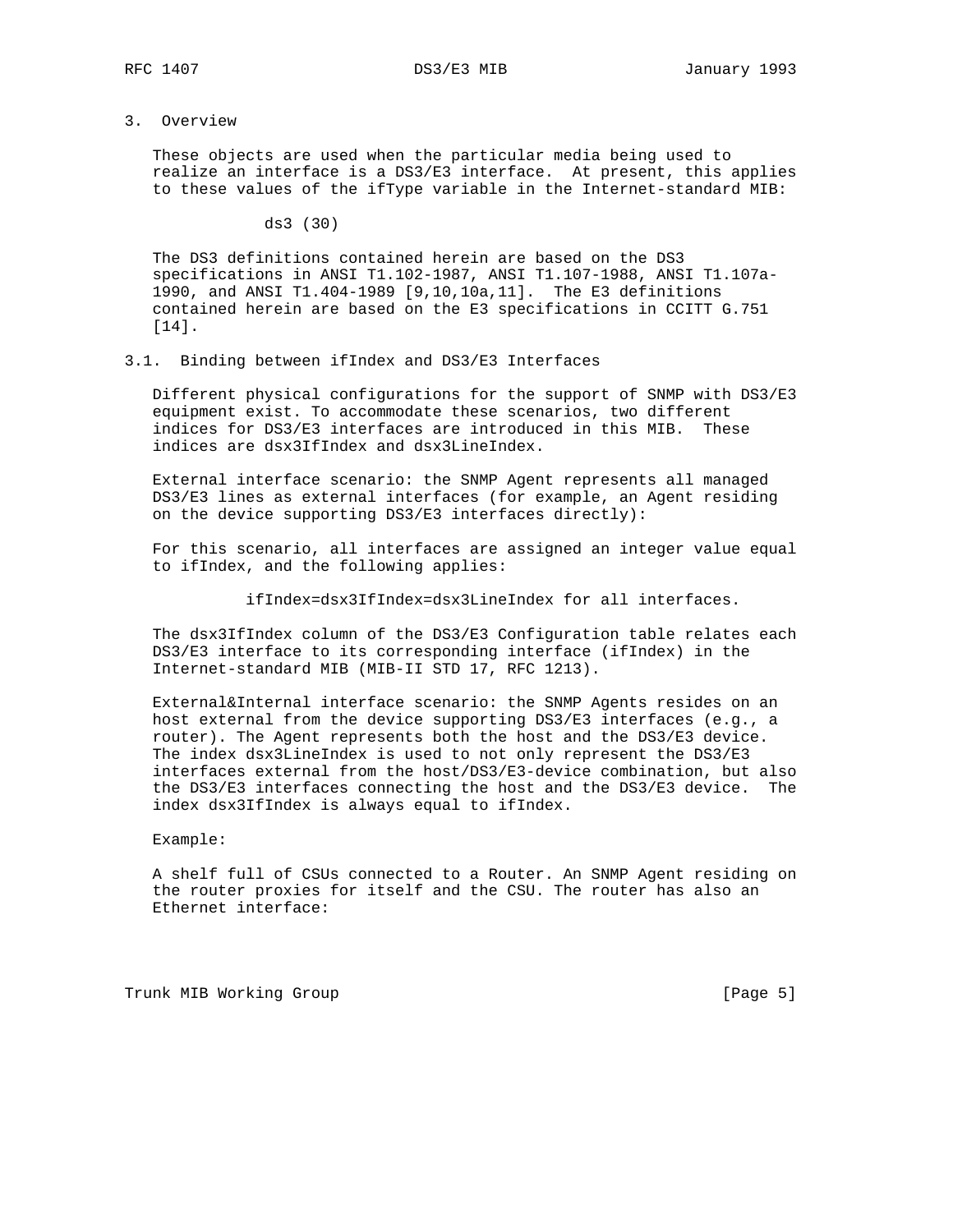+-----+ | | | | | | +---------------------+ |E | | 44.736 MBPS | ds3 M13 Line#A | ds3 C-bit Parity |t | R |---------------+ - - - - - - - - - +------> |h | | | |  $|e|$  | O | 44.736 MBPS | ds3 M13 Line#B | ds3 C-bit Parity |r | |---------------+ - - - - - - - - - - +------>  $|n \mid U \mid$   $|$  $|e|$  | 44.736 MBPS | ds3 M13 Line#C | ds3 C-bit Parity

 | | | | | |-----| E | 44.736 MBPS | ds3 M13 Line#D | ds3 C-bit Parity | | |---------------+ - - - - -- - - - - +------> | | R | |\_\_\_\_\_\_\_\_\_\_\_\_\_\_\_\_\_\_\_\_\_| | | |  $+----+$ 

The assignment of the index values could for example be:

|t | T |---------------+ - - - -- -- - - - - +------>

ifIndex (= dsx3IfIndex) dsx3LineIndex

|   |        | ΝA           | (Ethernet)<br>NA |
|---|--------|--------------|------------------|
| 2 | Line#A | Router Side  | 6                |
| 2 | Line#A | Network Side |                  |
| 3 | Line#B | Router Side  | 8                |
| 3 | Line#B | Network Side | 9                |
| 4 | Line#C | Router Side  | 10               |
| 4 | Line#C | Network Side | 11               |
| 5 | Line#D | Router Side  | 12               |
| 5 | Line#D | Network Side | 13               |
|   |        |              |                  |

 For this example, ifNumber is equal to 5. Note the following description of dsx3LineIndex: the dsx3LineIndex identifies a DS3/E3 Interface on a managed device. If there is an ifEntry that is directly associated with this and only this DS3/E3 interface, it should have the same value as ifIndex. Otherwise, number the dsx3LineIndices with an unique identifier following the rules of choosing a number greater than ifNumber and numbering inside interfaces (e.g., equipment side) with even numbers and outside interfaces (e.g., network side) with odd numbers.

 If the CSU shelf is managed by itself by a local SNMP Agent, the situation would be:

Trunk MIB Working Group **Example 2018** [Page 6]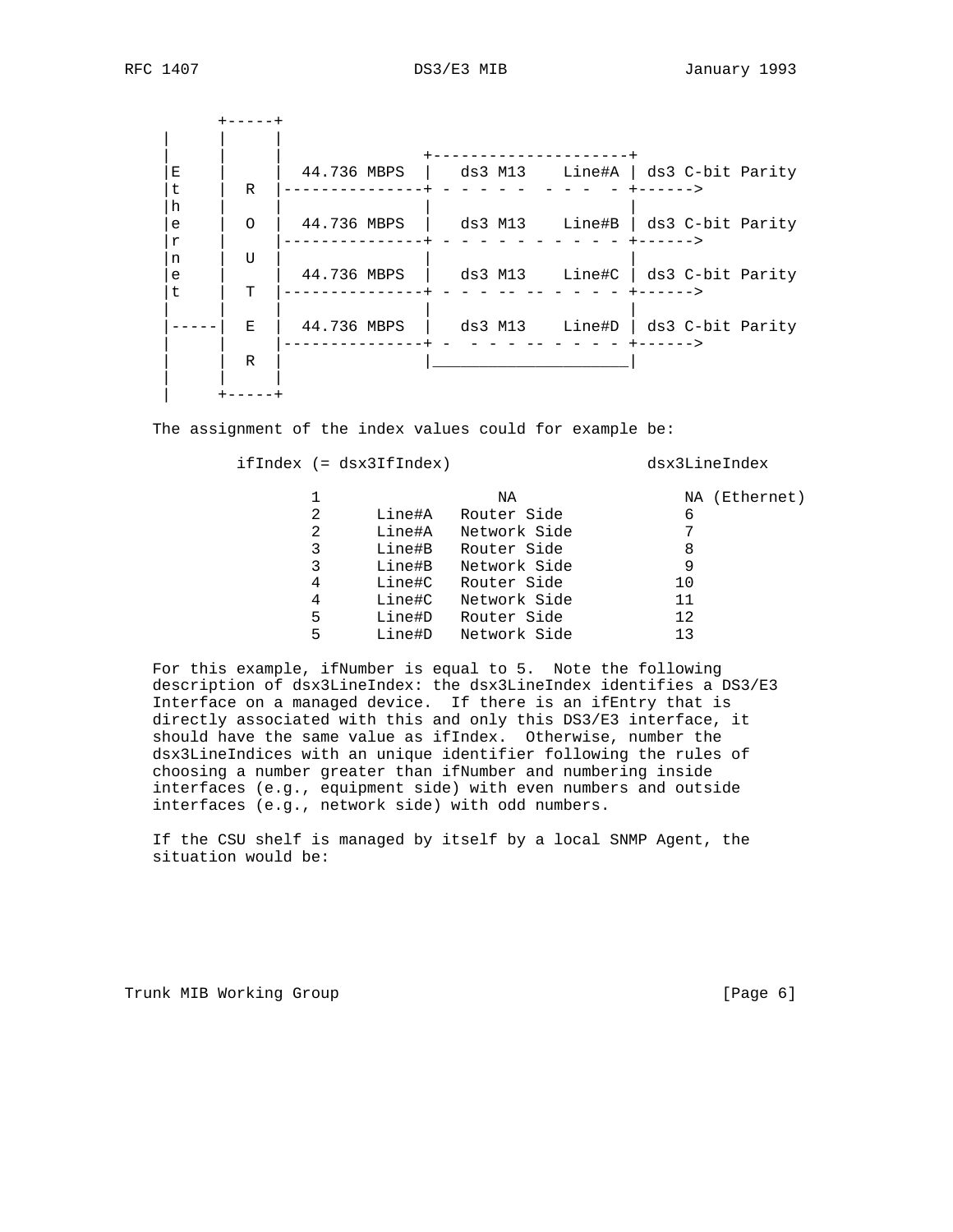# ifIndex (= dsx3IfIndex) dsx3LineIndex

|   | Line#A | Network Side |   |
|---|--------|--------------|---|
| 2 | Line#A | RouterSide   | 2 |
| 3 | Line#B | Network Side | 3 |
| 4 | Line#B | RouterSide   | 4 |
| 5 | Line#C | Network Side | 5 |
| 6 | Line#C | Router Side  | 6 |
|   | Line#D | Network Side | 7 |
| 8 | Line#D | Router Side  | 8 |
|   |        |              |   |

### 3.2. Objectives of this MIB Module

 There are numerous things that could be included in a MIB for DS3/E3 signals: the management of multiplexors, CSUs, DSUs, and the like. The intent of this document is to facilitate the common management of all devices with DS3/E3 interfaces. As such, a design decision was made up front to very closely align the MIB with the set of objects that can generally be read from DS3/E3 devices that are currently deployed.

## 3.3. DS3/E3 Terminology

 The terminology used in this document to describe error conditions on a DS3 interface as monitored by a DS3 device are based on the definitions from the ANSI T1M1.3/92-005R1 draft standard [12]. If the definition in this document does not match the definition in the ANSI T1M1.3/92-005R1 draft document, the implementer should follow the definition described in this document.

## 3.3.1. Error Events

Bipolar Violation (BPV) Error Event

 A bipolar violation error event, for B3ZS(HDB3)-coded signals, is the occurrence of a pulse of the same polarity as the previous pulse without being part of the zero substitution code, B3ZS(HDB3). For B3ZS(HDB3)-coded signals, a bipolar violation error event may also include other error patterns such as: three(four) or more consecutive zeros and incorrect polarity.

 Excessive Zeros (EXZ) Error Event An EXZ is the occurrence of any zero string length equal to or greater than 3 for B3ZS, or greater than 4 for HDB3.

 Line Coding Violation (LCV) Error Event This parameter is a count of both BPVs and EXZs occurring over the accumulation period. An EXZ

Trunk MIB Working Group **Example 2018** [Page 7]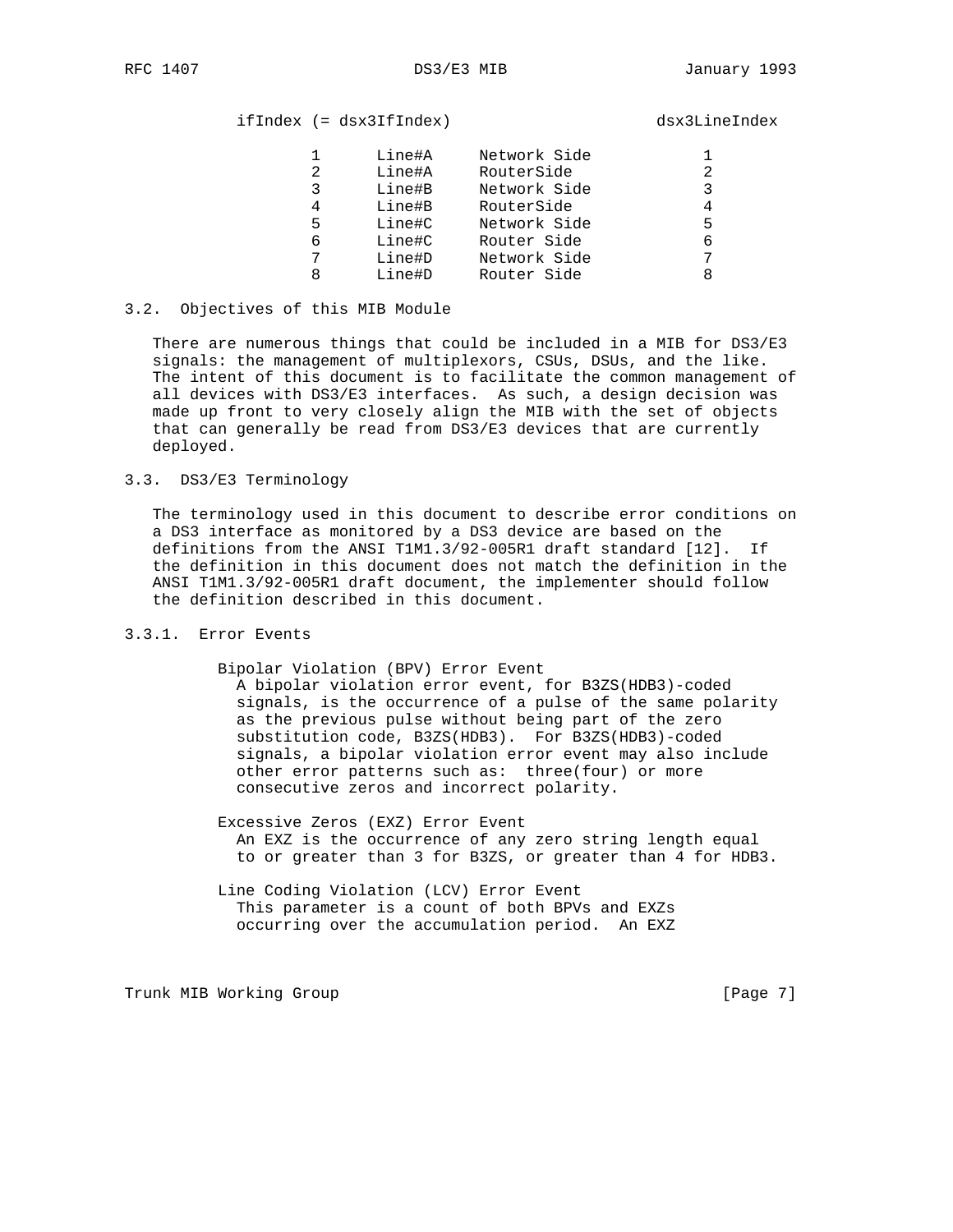increments the LCV by one regardless of the length of the zero string.

- P-bit Coding Violation (PCV) Error Event For all DS3 applications, a coding violation error event is a P-bit Parity Error event. A P-bit Parity Error event is the occurrence of a received P-bit code on the DS3 M-frame that is not identical to the corresponding locally calculated code.
- C-bit Coding Violation (CCV) Error Event For C-bit Parity and SYNTRAN DS3 applications, this is the count of coding violations reported via the C-bits. For C-bit Parity, it is a count of CP-bit parity errors occurring in the accumulation interval. For SYNTRAN, it is a count of CRC-9 errors occurring in the accumulation interval.

### 3.3.2. Performance Parameters

 All performance parameters are accumulated in fifteen minute intervals and up to 96 intervals (24 hours worth) are kept by an agent. Fewer than 96 intervals of data will be available if the agent has been restarted within the last 24 hours. In addition, there is a rolling 24-hour total of each performance parameter.

 There is no requirement for an agent to ensure fixed relationship between the start of a fifteen minute interval and any wall clock; however some agents may align the fifteen minute intervals with quarter hours.

> Line Errored Seconds (LES) A Line Errored Second is a second in which one or more CVs occurred OR one or more LOS defects.

 P-bit Errored Seconds (PES) An PES is a second with one or more PCVs OR one or more Out of Frame defects OR a detected incoming AIS. This gauge is not incremented when UASs are counted.

 P-bit Severely Errored Seconds (PSES) A PSES is a second with 44 or more PCVs OR one or more Out of Frame defects OR a detected incoming AIS. This gauge is not incremented when UASs are counted.

 C-bit Errored Seconds (CES) An CES is a second with one or more CCVs OR

Trunk MIB Working Group **Example 2018** [Page 8]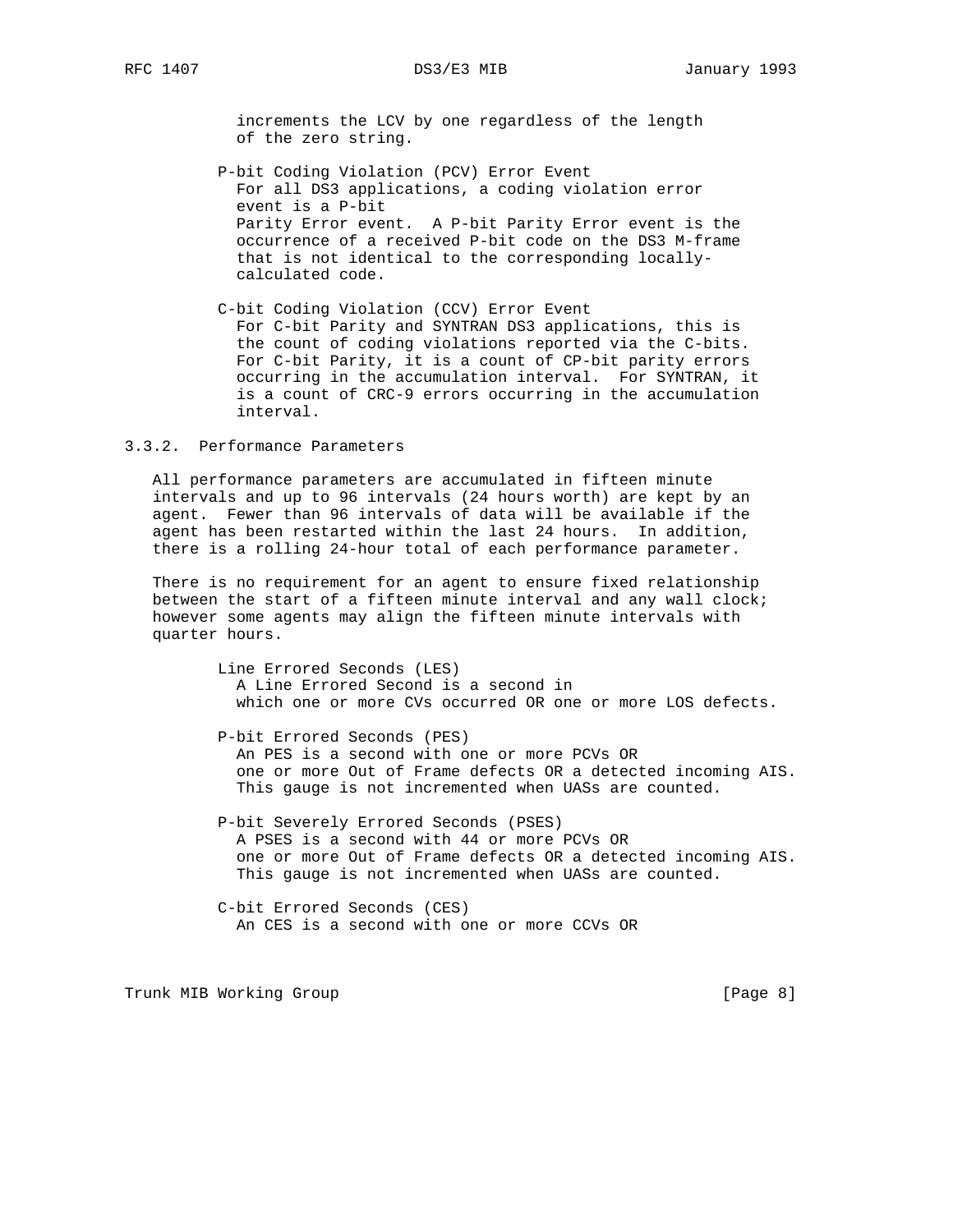one or more Out of Frame defects OR a detected incoming AIS. This count is only for the SYNTRAN and C-bit Parity DS3 applications. This gauge is not incremented when UASs are counted.

 C-bit Severely Errored Seconds (CSES) A CSES is a second with 44 or more CCVs OR one or more Out of Frame defects OR a detected incoming AIS. This count is only for the SYNTRAN and C-bit Parity DS3 applications. This gauge is not incremented when UASs are counted.

 Severely Errored Framing Seconds (SEFS) A SEFS is a second with one or more Out of Frame defects OR a detected incoming AIS.

### Unavailable Seconds (UAS)

 UAS are calculated by counting the number of seconds that the interface is unavailable. The DS3 interface is said to be unavailable from the onset of 10 contiguous PSESs, or the onset of the condition leading to a failure (see Failure States). If the condition leading to the failure was immediately preceded by one or more contiguous PSESs, then the DS3 interface unavailability starts from the onset of these PSESs. Once unavailable, and if no failure is present, the DS3 interface becomes available at the onset of 10 contiguous seconds with no PSESs. Once unavailable, and if a failure is present, the DS3 interface becomes available at the onset of 10 contiguous seconds with no PSESs, if the failure clearing time is less than or equal to 10 seconds. If the failure clearing time is more than 10 seconds, the DS3 interface becomes available at the onset of 10 contiguous seconds with no PSESs, or the onset period leading to the successful clearing condition, whichever occurs later. With respect to the DS3 error counts, all counters are incremented while the DS3 interface is deemed available. While the interface is deemed unavailable, the only count that is incremented is UASs.

 A special case exists when the 10 or more second period crosses the 900 second statistics window boundary, as the foregoing description implies that the PSES and UAS counters must be adjusted when the Unavailable Signal State is entered. Clearly, successive GETs of the affected dsx3IntervalPSESs and dsx3IntervalUASs objects will return differing values if the first GET occurs during the first few seconds of the window. This is

Trunk MIB Working Group **Example 2018** [Page 9]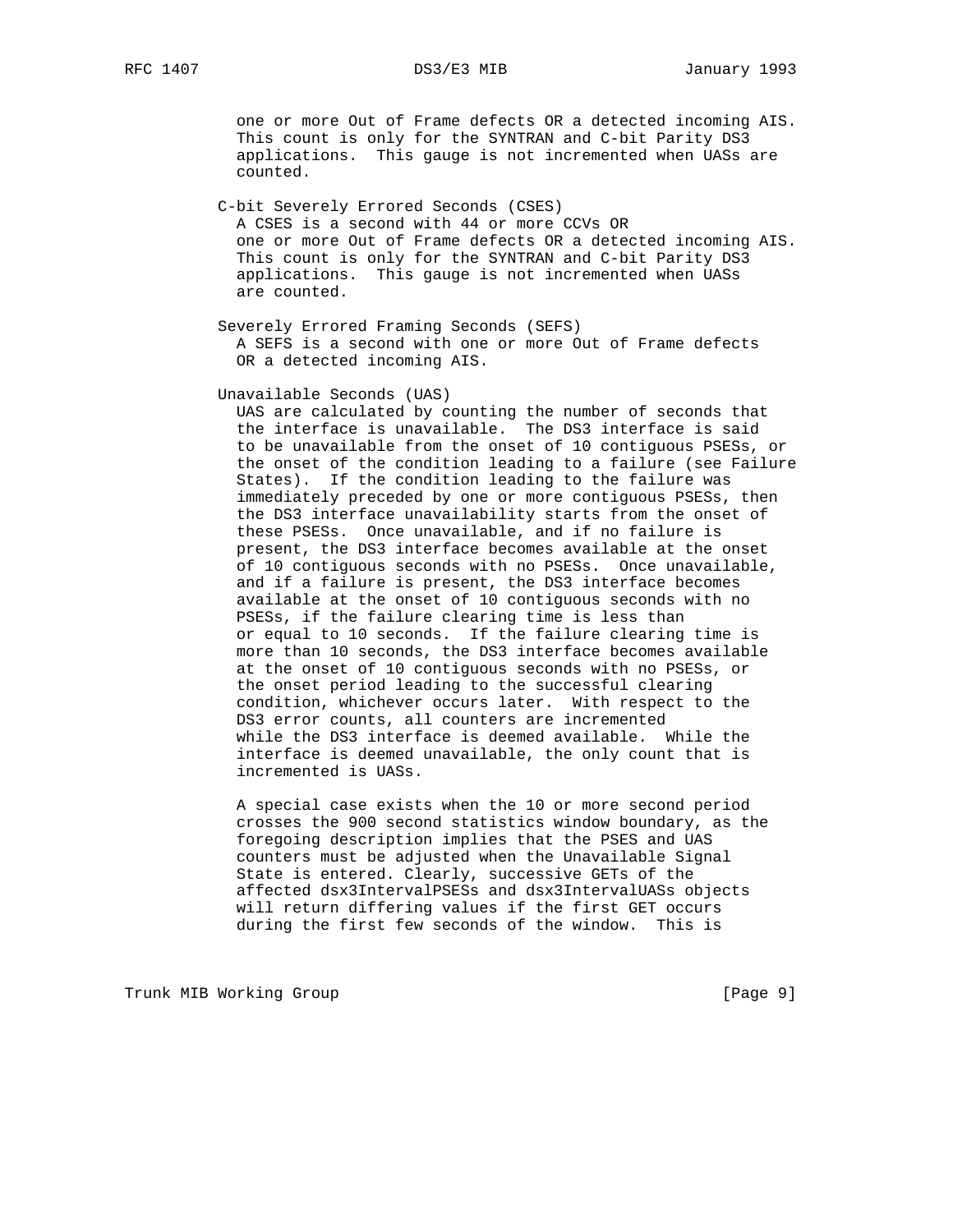viewed as an unavoidable side-effect of selecting the presently defined managed objects as a basis for this memo.

## 3.3.3. Performance Defects

Failure States:

 The Remote Alarm Indication (RAI) failure, in SYNTRAN applications, is declared after detecting the Yellow Alarm Signal on the alarm channel. See ANSI T1.107a-1990 [10]. The Remote Alarm Indication failure, in C-bit Parity DS3 applications, is declared as soon as the preqsence of either one or two alarm signals are detected on then Far End Alarm Channel. See [10]. The Remote Alarm Indication failure may also be declared after detecting the far-end SEF/AIS defect (aka yellow). The Remote Alarm Indication failure is cleared as soon as the presence of the any of the above alarms are removed.

 Also, the incoming failure state is declared when a defect persists for at least 2-10 seconds. The defects are the following: Loss of Signal (LOS), an Out of Frame (OOF) or an incoming Alarm Indication Signal (AIS). The Failure State is cleared when the defect is absent for less than or equal to 20 seconds.

Far End SEF/AIS defect (aka yellow)

 A Far End SEF/AIS defect is the occurrence of the two X-bits in a M-frame set to zero. The Far End SEF/AIS defect is terminated when the two X-bits in a M-frame are set to one.

## Out of Frame (OOF) defect

 A DS3 OOF defect is detected when any three or more errors in sixteen or fewer consecutive F-bits occur within a DS3 M-frame. An OOF defect may also be called a Severely Errored Frame (SEF) defect. An OOF defect is cleared when reframe occurs. A DS3 Loss of Frame (LOF) failure is declared when the DS3 OOF defect is consistent for 2 to 10 seconds. The DS3 OOF defect ends when reframe occurs. The DS3 LOF failure is cleared when the DS3 OOF defect is absent for 10 to 20 seconds.

 An E3 OOF defect is detected when four consecutive frame alignment signals have been incorrectly received in there predicted positions in an E3 signal. E3 frame alignment occurs when the presence of three consecutive frame alignment signals have been detected.

Trunk MIB Working Group **Example 2018** [Page 10]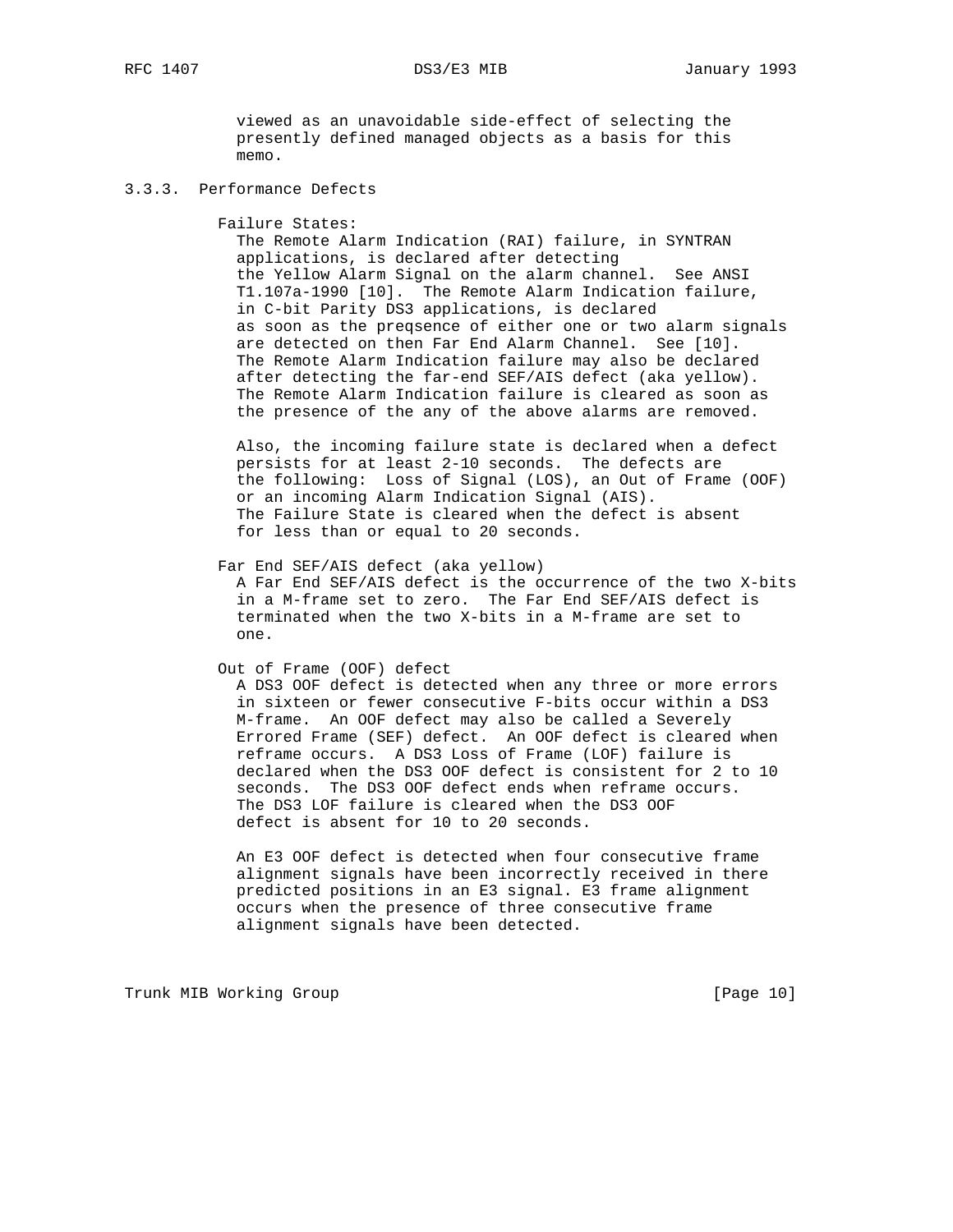Loss of Signal (LOS) defect

 The DS3 LOS defect is declared upon observing 175 +/- 75 contiguous pulse positions with no pulses of either positive or negative polarity. The DS3 LOS defect is terminated upon observing an average pulse density of at least 33% over a period of 175 +/- 75 contiguous pulse positions starting with the receipt of a pulse.

Alarm Indication Signal (AIS) defect

 The DS3 AIS is framed with "stuck stuffing." This implies that it has a valid M-subframe alignments bits, M-frame alignment bits, and P bits. The information bits are set to a 1010... sequence, starting with a one (1) after each M-subframe alignment bit, M-frame alignment bit, X bit, P bit, and C bit. The C bits are all set to zero giving what is called "stuck stuffing." The X bits are set to one. The DS3 AIS defect is declared after DS3 AIS is present in contiguous M-frames for a time equal to or greater than  $T$ , where  $0.2$  ms  $\leq T \leq 100$  ms. The DS3 AIS defect is terminated after AIS is absent in contiguous M-frames for a time equal to or greater than T.

 The E3 binary content of the AIS is nominally a continuous stream of ones. AIS detection and the application of consequent actions, should be completed within a time limit of 1 ms.

# 3.3.4. Other Terms

 Circuit Identifier This is a character string specified by the circuit vendor, and is useful when communicating with the vendor during the troubleshooting process.

Trunk MIB Working Group **Example 2018** [Page 11]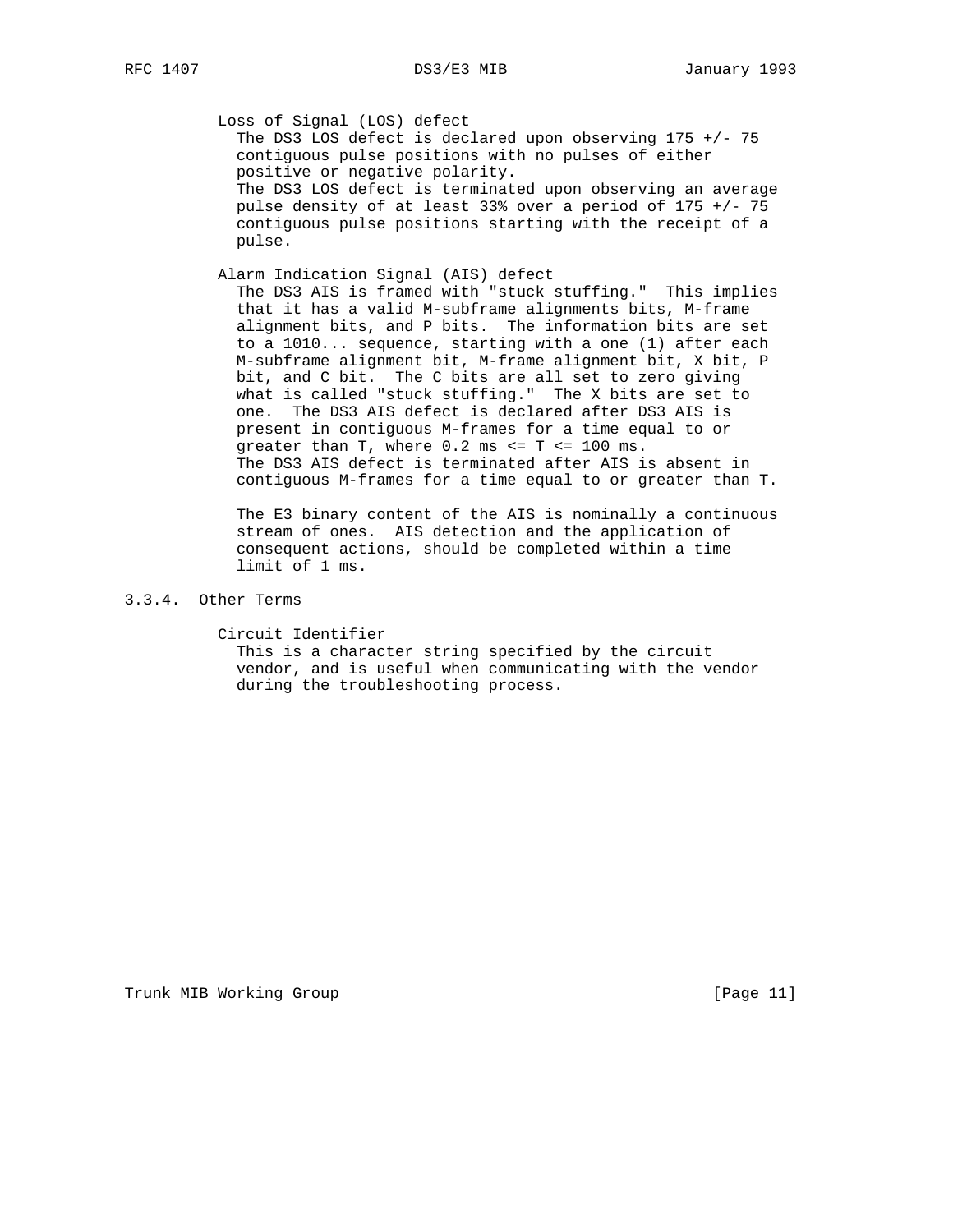4. Object Definitions

 RFC1407-MIB DEFINITIONS ::= BEGIN IMPORTS Gauge FROM RFC1155-SMI DisplayString, transmission FROM RFC1213-MIB OBJECT-TYPE FROM RFC-1212; -- This MIB module uses the extended OBJECT-TYPE macro -- as defined in RFC 1212. ds3 OBJECT IDENTIFIER ::= { transmission 30 } -- The DS3/E3 Near End Group -- Implementation of this group is mandatory for all -- systems that attach to a DS3/E3 Interface. -- The DS3/E3 Near End Group consists of four tables: -- DS3/E3 Configuration -- DS3/E3 Current -- DS3/E3 Interval -- DS3/E3 Total -- the DS3/E3 Configuration dsx3ConfigTable OBJECT-TYPE SYNTAX SEQUENCE OF Dsx3ConfigEntry ACCESS not-accessible STATUS mandatory DESCRIPTION "The DS3/E3 Configuration table."  $::= \{ ds3 5 \}$  dsx3ConfigEntry OBJECT-TYPE SYNTAX Dsx3ConfigEntry ACCESS not-accessible STATUS mandatory DESCRIPTION "An entry in the DS3/E3 Configuration table." INDEX { dsx3LineIndex } ::= { dsx3ConfigTable 1 }

Trunk MIB Working Group **Example 20** 12 and 10 and 10 and 10 and 10 and 10 and 10 and 10 and 10 and 10 and 10 and 10 and 10 and 10 and 10 and 10 and 10 and 10 and 10 and 10 and 10 and 10 and 10 and 10 and 10 and 10 and 10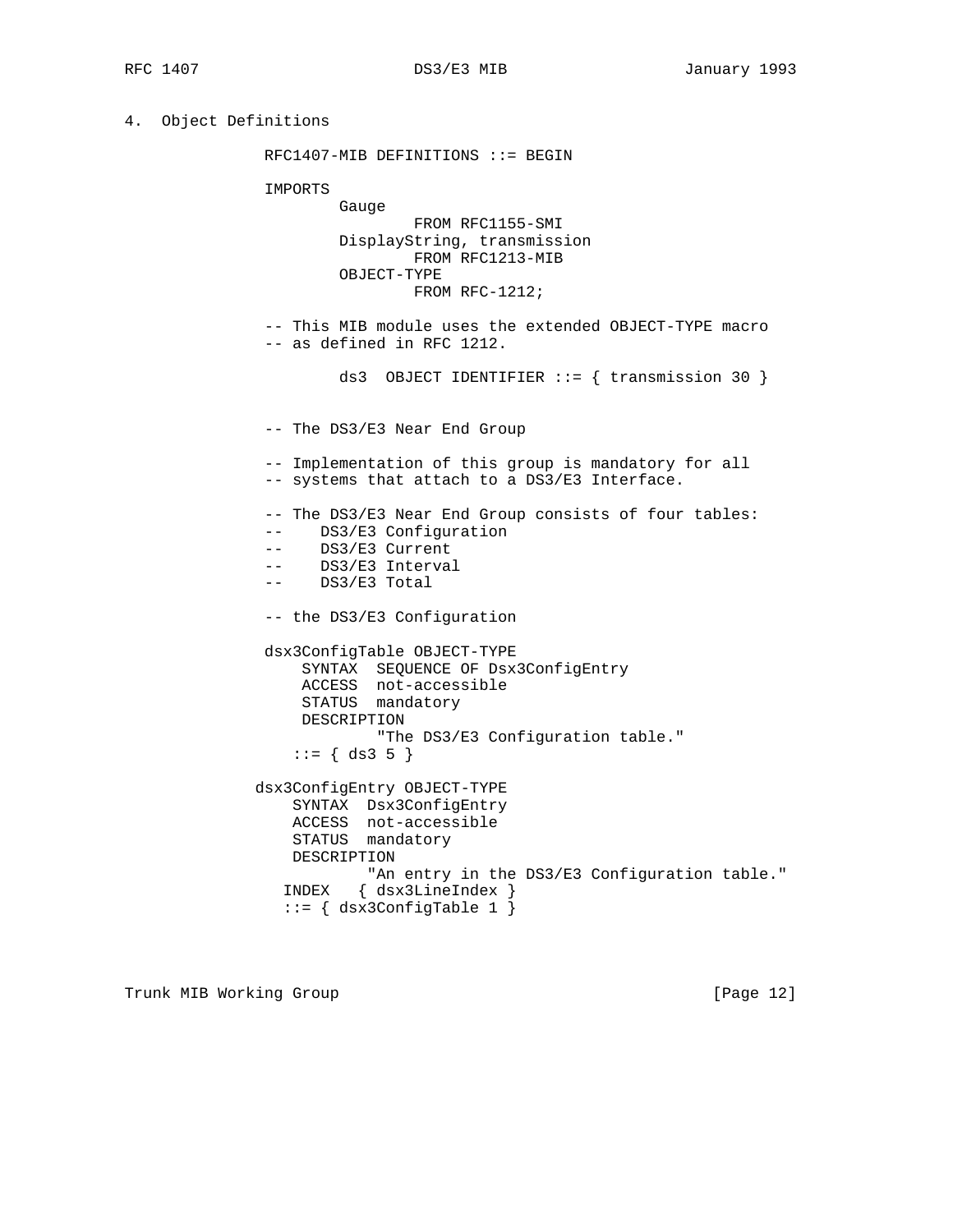Dsx3ConfigEntry ::= SEQUENCE { dsx3LineIndex INTEGER, dsx3IfIndex INTEGER, dsx3TimeElapsed INTEGER, dsx3ValidIntervals INTEGER, dsx3LineType INTEGER, dsx3LineCoding INTEGER, dsx3SendCode INTEGER, dsx3CircuitIdentifier DisplayString, dsx3LoopbackConfig INTEGER, dsx3LineStatus INTEGER, dsx3TransmitClockSource INTEGER } dsx3LineIndex OBJECT-TYPE SYNTAX INTEGER (1..65535) ACCESS read-only STATUS mandatory DESCRIPTION "This object is the identifier of a DS3/E3 Interface on a managed device. If there is an ifEntry that is directly associated with this and only this DS3/E3 interface, it should have the same value as ifIndex. Otherwise, number the dsx3LineIndices with an unique identifier following the rules of choosing a number that is greater than ifNumber and numbering the inside interfaces (e.g., equipment side) with even numbers and outside interfaces (e.g, network side) with odd numbers." ::= { dsx3ConfigEntry 1 } dsx3IfIndex OBJECT-TYPE SYNTAX INTEGER (1..65535) ACCESS read-only STATUS mandatory

Trunk MIB Working Group **Example 2018** [Page 13]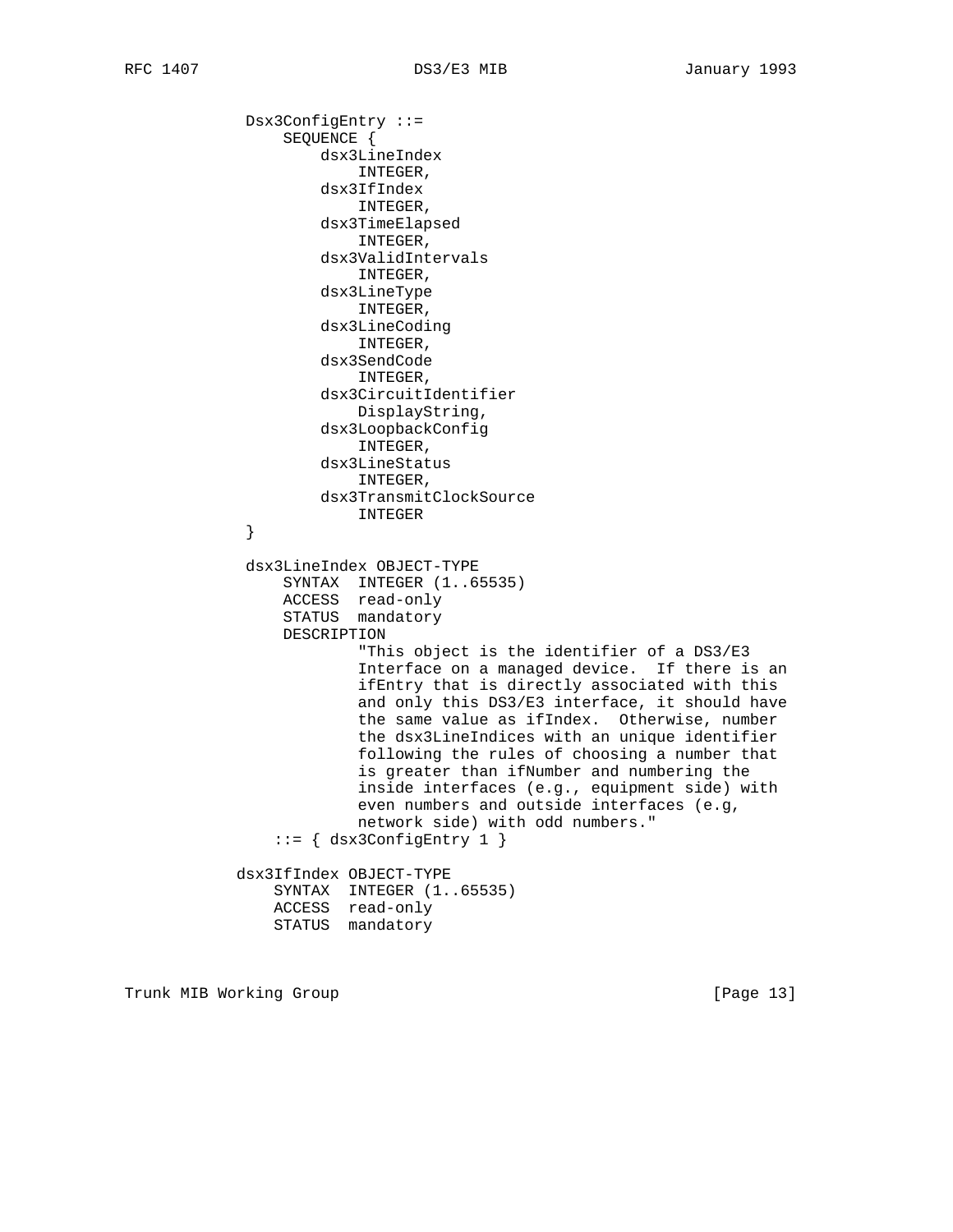DESCRIPTION "This value for this object is equal to the value of ifIndex from the Interfaces table of MIB II (RFC 1213)."  $::=$   $\{$  dsx3ConfigEntry 2  $\}$  dsx3TimeElapsed OBJECT-TYPE SYNTAX INTEGER (0..899) ACCESS read-only STATUS mandatory DESCRIPTION "The number of seconds that have elapsed since the beginning of the near end current error measurement period."  $::=$   $\{$  dsx3ConfigEntry 3  $\}$  dsx3ValidIntervals OBJECT-TYPE SYNTAX INTEGER (0..96) ACCESS read-only STATUS mandatory DESCRIPTION "The number of previous near end intervals for which valid data was collected. The value will be 96 unless the interface was brought online within the last 24 hours, in which case the value will be the number of complete 15 minute near end intervals since the interface has been online."  $::=$   $\{$  dsx3ConfigEntry 4  $\}$  dsx3LineType OBJECT-TYPE SYNTAX INTEGER { dsx3other(1), dsx3M23(2), dsx3SYNTRAN(3), dsx3CbitParity(4), dsx3ClearChannel(5), e3other(6), e3Framed(7),  $e3P1cp(8)$  } ACCESS read-write STATUS mandatory DESCRIPTION "This variable indicates the variety of DS3 C-bit or E3 application implementing this interface. The type of interface affects the interpretation of the usage and error statistics.

Trunk MIB Working Group **Example 2018** [Page 14]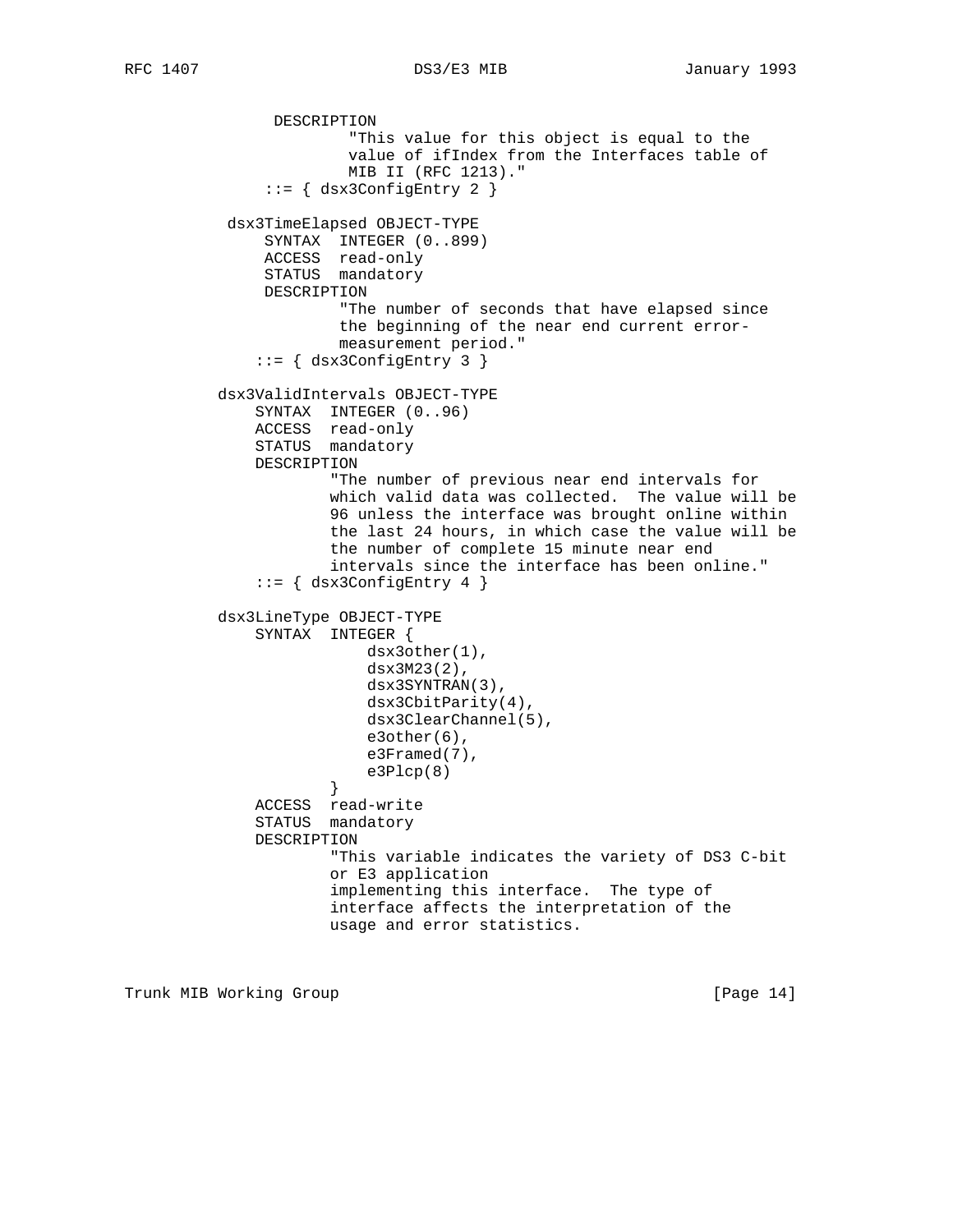```
 The rate of DS3 is 44.736 Mbps and E3 is
                    34.368 Mbps.
                    The dsx3ClearChannel value means that the C-bits
                    are not used except for sending/receiving
                    AIS.
                    The values, in sequence, describe:
                   TITLE: SPECIFICATION:
                   dsx3M23 <br>dsx3SYNTRAN ANSI T1.107-1988<br>dsx3Ckiir
 dsx3SYNTRAN ANSI T1.107-1988
 dsx3CbitParity ANSI T1.107a-1989
                    dsx3ClearChannel ANSI T1.102-1987
e3Framed CCITT G.751
e3Plcp ETSI T/NA(91)18."
             ::= { dsx3ConfigEntry 5 }
         dsx3LineCoding OBJECT-TYPE
             SYNTAX INTEGER {
                      dsx3Other(1),
                        dsx3B3ZS(2),
                   e3HDB3(3) }
             ACCESS read-write
             STATUS mandatory
             DESCRIPTION
                    "This variable describes the variety of Zero Code
                    Suppression used on this interface, which in turn
                    affects a number of its characteristics.
                    dsx3B3ZS and e3HDB3 refer to the use of specified
                    patterns of normal bits and bipolar violations
                    which are used to replace sequences of zero bits
                    of a specified length."
             ::= { dsx3ConfigEntry 6 }
         dsx3SendCode OBJECT-TYPE
                SYNTAX INTEGER {
                      dsx3SendNoCode(1),
                       dsx3SendLineCode(2),
                       dsx3SendPayloadCode(3),
                       dsx3SendResetCode(4),
                       dsx3SendDS1LoopCode(5),
                       dsx3SendTestPattern(6)
 }
                ACCESS read-write
                STATUS mandatory
                DESCRIPTION
```
Trunk MIB Working Group **Example 2018** [Page 15]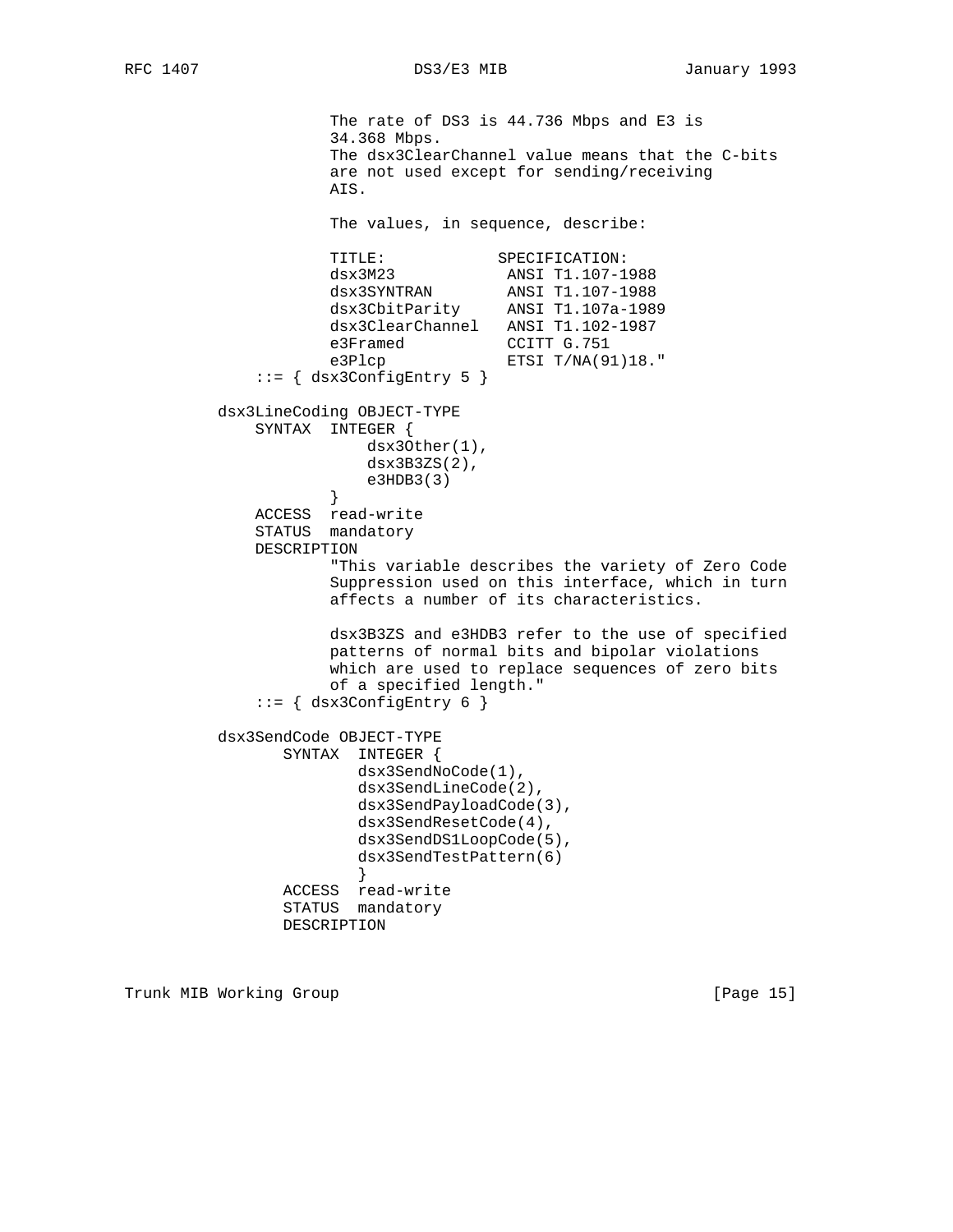RFC 1407 DS3/E3 MIB January 1993

 "This variable indicates what type of code is being sent across the DS3/E3 interface by the device. (These are optional for E3 interfaces.) The values mean: dsx3SendNoCode sending looped or normal data dsx3SendLineCode sending a request for a line loopback dsx3SendPayloadCode sending a request for a payload loopback (i.e., all DS1/E1s in a DS3/E3 frame) dsx3SendResetCode sending a loopback deactivation request dsx3SendDS1LoopCode requesting to loopback a particular DS1/E1 within a DS3/E3 frame dsx3SendTestPattern sending a test pattern." ::= { dsx3ConfigEntry 7 } dsx3CircuitIdentifier OBJECT-TYPE SYNTAX DisplayString (SIZE (0..255)) ACCESS read-write STATUS mandatory DESCRIPTION "This variable contains the transmission vendor's circuit identifier, for the purpose of facilitating troubleshooting." ::= { dsx3ConfigEntry 8 } dsx3LoopbackConfig OBJECT-TYPE SYNTAX INTEGER { dsx3NoLoop(1), dsx3PayloadLoop(2), dsx3LineLoop(3), dsx3OtherLoop(4) } ACCESS read-write STATUS mandatory DESCRIPTION "This variable represents the loopback configuration of the DS3/E3 interface.

Trunk MIB Working Group **Example 2018** [Page 16]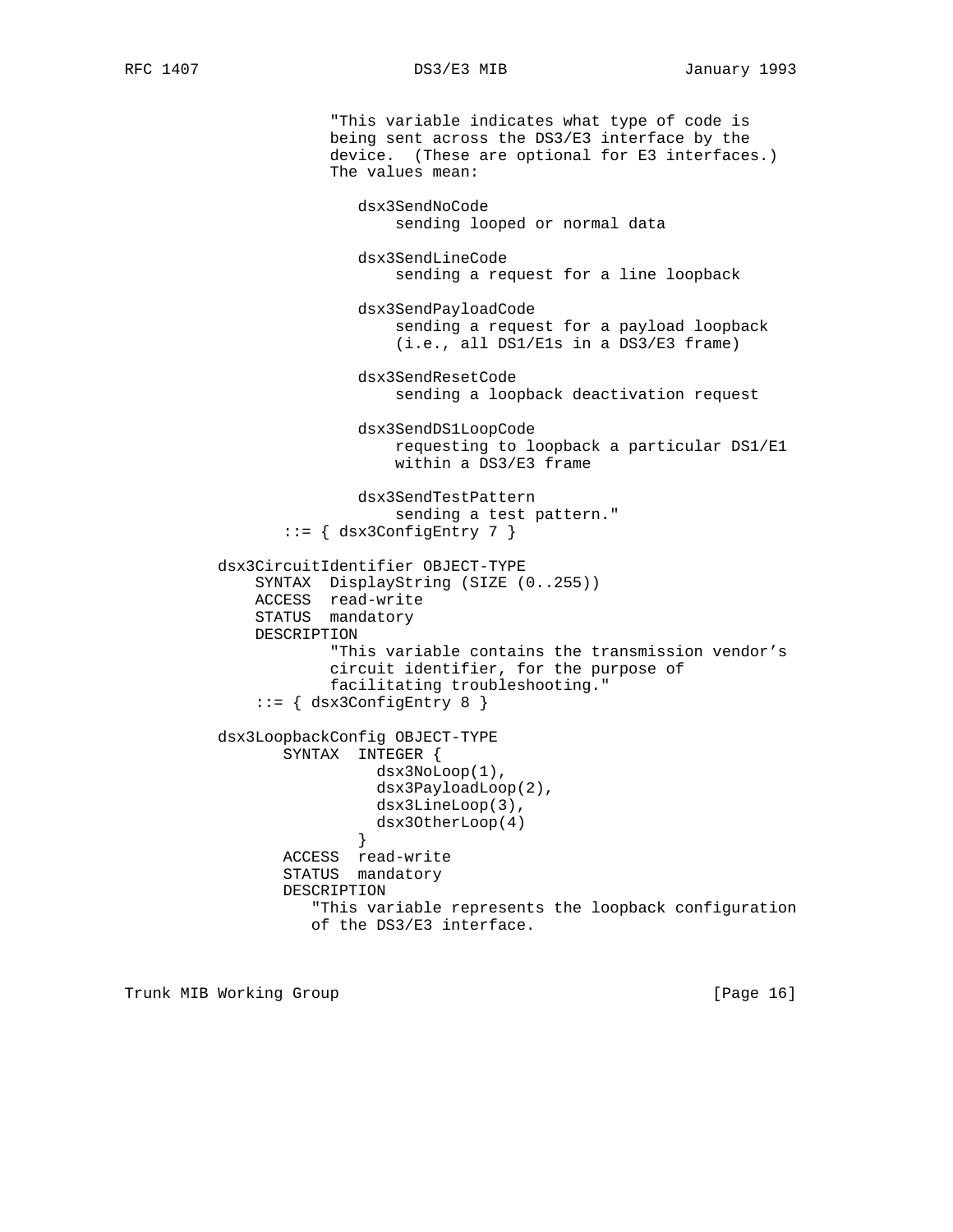The values mean: dsx3NoLoop Not in the loopback state. A device that is not capable of performing a loopback on the interface shall always return this as it's value. dsx3PayloadLoop The received signal at this interface is looped through the device. Typically the received signal is looped back for retransmission after it has passed through the device's framing function. dsx3LineLoop The received signal at this interface does not go through the device (minimum penetration) but is looped back out. dsx3OtherLoop Loopbacks that are not defined here." ::= { dsx3ConfigEntry 9 } dsx3LineStatus OBJECT-TYPE SYNTAX INTEGER (1..1023) ACCESS read-only STATUS mandatory DESCRIPTION "This variable indicates the Line Status of the interface. It contains loopback state information and failure state information. The dsx3LineStatus is a bit map represented as a sum, therefore, it can represent multiple failures and a loopback (see dsx3LoopbackConfig object for the type of loopback) simultaneously. The dsx3NoAlarm should be set if and only if no other flag is set. The various bit positions are: 1 dsx3NoAlarm No alarm present 2 dsx3RcvRAIFailure Receiving Yellow/Remote Alarm Indication 4 dsx3XmitRAIAlarm Transmitting Yellow/Remote

Alarm Indication

Trunk MIB Working Group **Example 2018** [Page 17]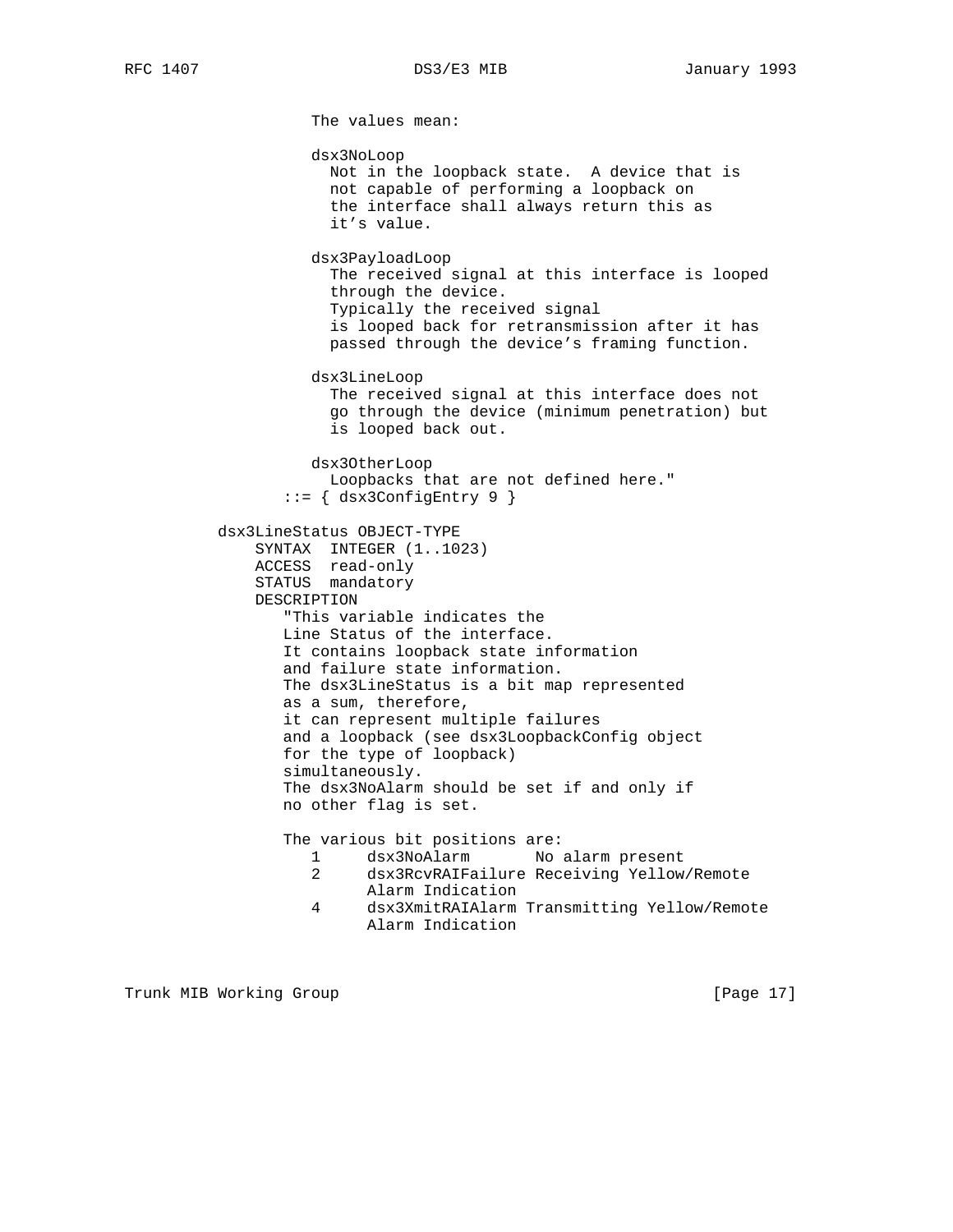8 dsx3RcvAIS Receiving AIS failure state 16 dsx3XmitAIS Transmitting AIS 32 dsx3LOF Receiving LOF failure state 64 dsx3LOS Receiving LOS failure state 128 dsx3LoopbackState Looping the received signal 256 dsx3RcvTestCode Receiving a Test Pattern 512 dsx3OtherFailure any line status not defined here"  $::=$   $\{$  dsx3ConfigEntry 10  $\}$  dsx3TransmitClockSource OBJECT-TYPE SYNTAX INTEGER { loopTiming(1), localTiming(2), throughTiming(3)<br>} } ACCESS read-write STATUS mandatory DESCRIPTION "The source of Transmit Clock. is derived from the recovered receive clock of another DS3 interface."  $::=$  { dsx3ConfigEntry 11 } -- the DS3/E3 Current -- The DS3/E3 current table contains various statistics being -- collected for the current 15 minute interval. dsx3CurrentTable OBJECT-TYPE SYNTAX SEQUENCE OF Dsx3CurrentEntry ACCESS not-accessible STATUS mandatory DESCRIPTION "The DS3/E3 Current table."  $::= \{ ds3 6 \}$  dsx3CurrentEntry OBJECT-TYPE SYNTAX Dsx3CurrentEntry ACCESS not-accessible STATUS mandatory DESCRIPTION "An entry in the DS3/E3 Current table." INDEX { dsx3CurrentIndex } ::= { dsx3CurrentTable 1 }

Trunk MIB Working Group **Example 2018** [Page 18]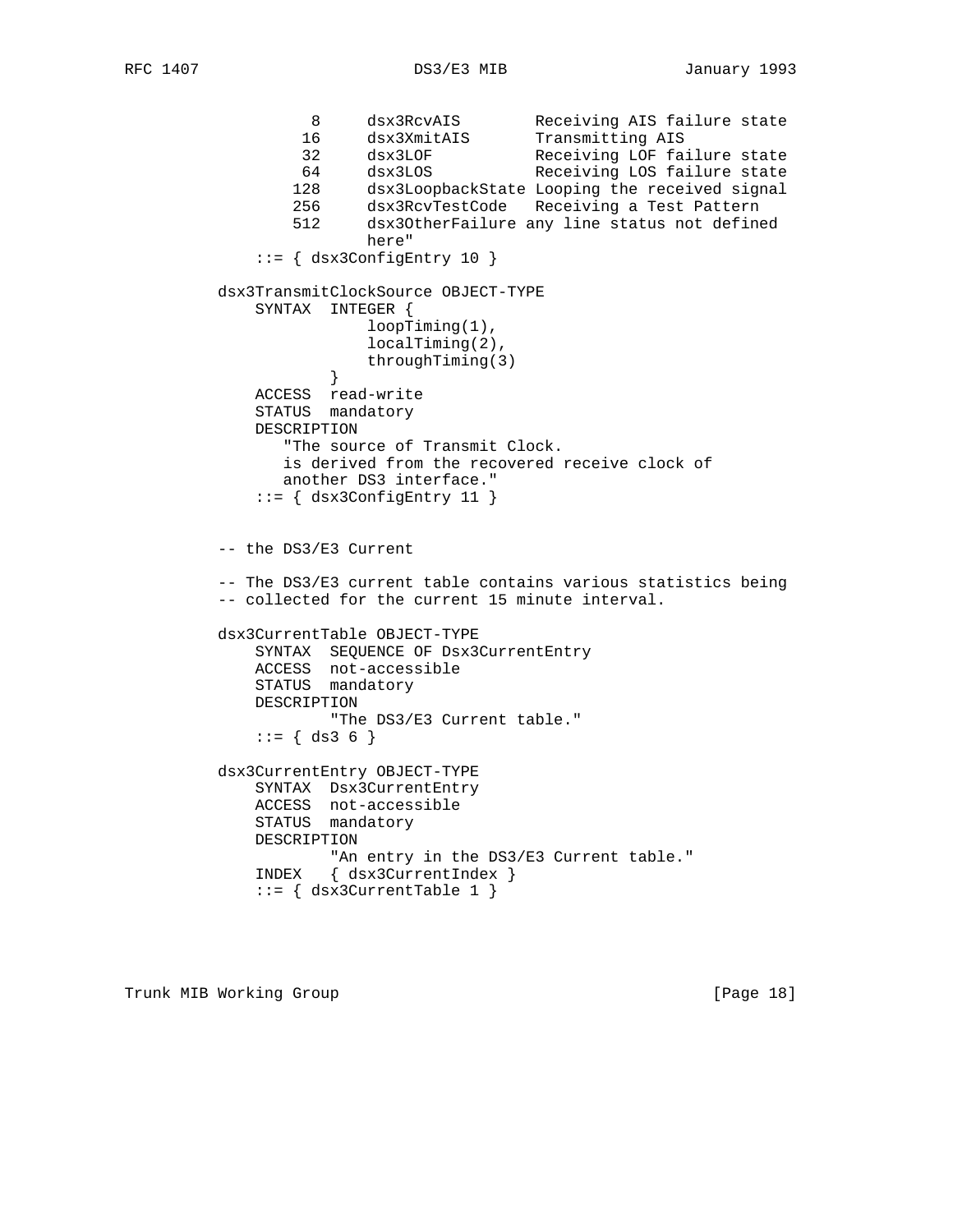Dsx3CurrentEntry ::= SEQUENCE { dsx3CurrentIndex INTEGER, dsx3CurrentPESs Gauge, dsx3CurrentPSESs Gauge, dsx3CurrentSEFSs Gauge, dsx3CurrentUASs Gauge, dsx3CurrentLCVs Gauge, dsx3CurrentPCVs Gauge, dsx3CurrentLESs Gauge, dsx3CurrentCCVs Gauge, dsx3CurrentCESs Gauge, dsx3CurrentCSESs }<br>}<br>} } dsx3CurrentIndex OBJECT-TYPE SYNTAX INTEGER (1..65535) ACCESS read-only STATUS mandatory DESCRIPTION "The index value which uniquely identifies the DS3/E3 interface to which this entry is applicable. The interface identified by a particular value of this index is the same interface as identified by the same value an dsx3LineIndex object instance."  $::= \{ dsx3CurrentEntry 1 \}$  dsx3CurrentPESs OBJECT-TYPE SYNTAX Gauge ACCESS read-only STATUS mandatory DESCRIPTION "The counter associated with the number of P-bit Errored Seconds, encountered by a DS3 interface in the current 15 minute interval." ::= { dsx3CurrentEntry 2 }

Trunk MIB Working Group **Example 2018** [Page 19]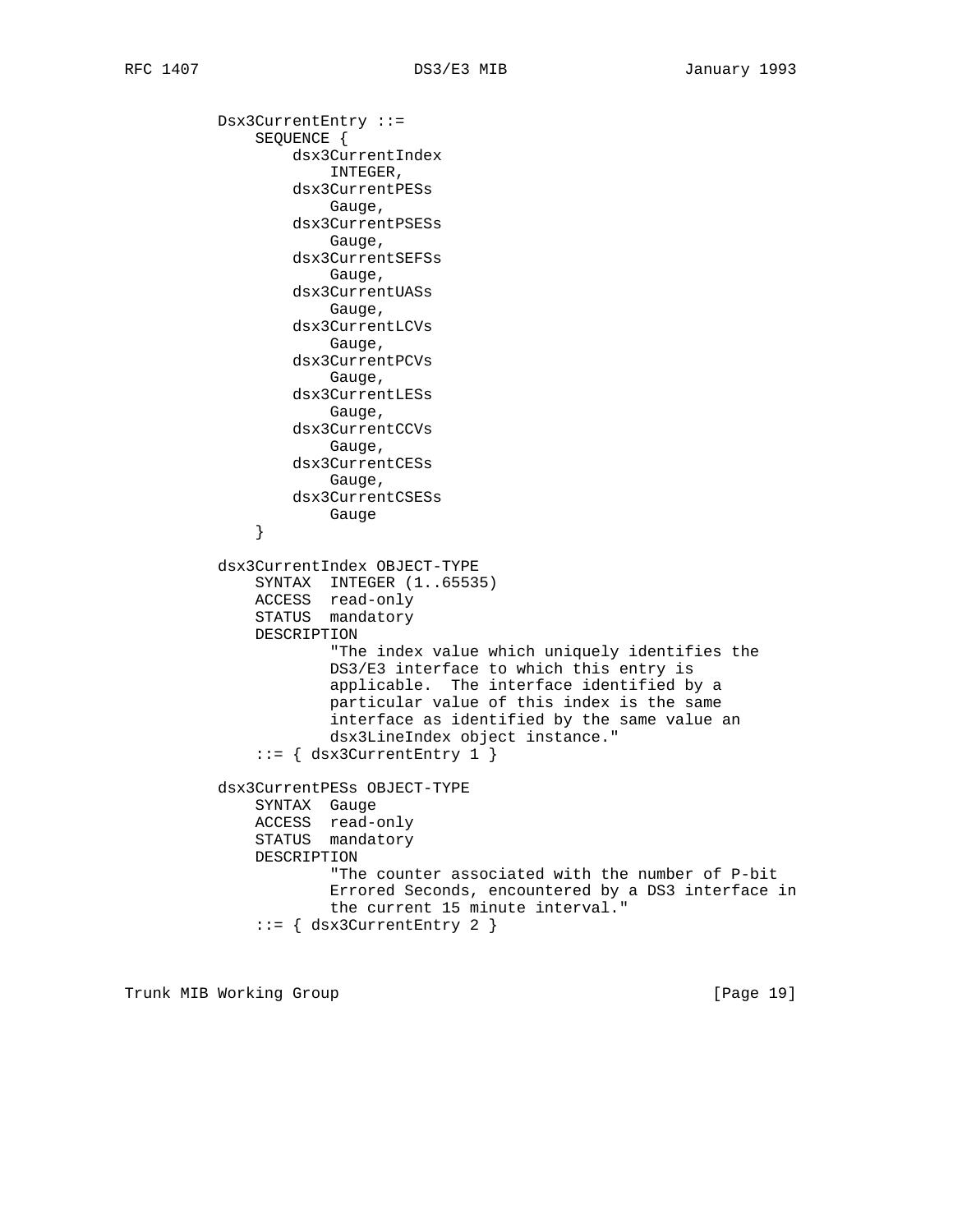dsx3CurrentPSESs OBJECT-TYPE SYNTAX Gauge ACCESS read-only STATUS mandatory DESCRIPTION "The counter associated with the number of P-bit Severely Errored Seconds, encountered by a DS3 interface in the current 15 minute interval." ::= { dsx3CurrentEntry 3 } dsx3CurrentSEFSs OBJECT-TYPE SYNTAX Gauge ACCESS read-only STATUS mandatory DESCRIPTION "The counter associated with the number of Severely Errored Framing Seconds, encountered by a DS3/E3 interface in the current 15 minute interval."  $::=$  { dsx3CurrentEntry 4 } dsx3CurrentUASs OBJECT-TYPE SYNTAX Gauge ACCESS read-only STATUS mandatory DESCRIPTION "The counter associated with the number of Unavailable Seconds, encountered by a DS3 interface in the current 15 minute interval." ::= { dsx3CurrentEntry 5 } dsx3CurrentLCVs OBJECT-TYPE SYNTAX Gauge ACCESS read-only STATUS mandatory DESCRIPTION "The counter associated with the number of Line Coding Violations encountered by a DS3/E3 interface in the current 15 minute interval." ::= { dsx3CurrentEntry 6 } dsx3CurrentPCVs OBJECT-TYPE SYNTAX Gauge ACCESS read-only STATUS mandatory DESCRIPTION "The counter associated with the number of P-bit Coding Violations, encountered by a DS3 interface

Trunk MIB Working Group **Example 20** 1 and 20 1 and 20 1 and 20 1 and 20 1 and 20 1 and 20 1 and 20 1 and 20 1 and 20 1 and 20 1 and 20 1 and 20 1 and 20 1 and 20 1 and 20 1 and 20 1 and 20 2 2 and 20 2 2 and 20 2 2 and 20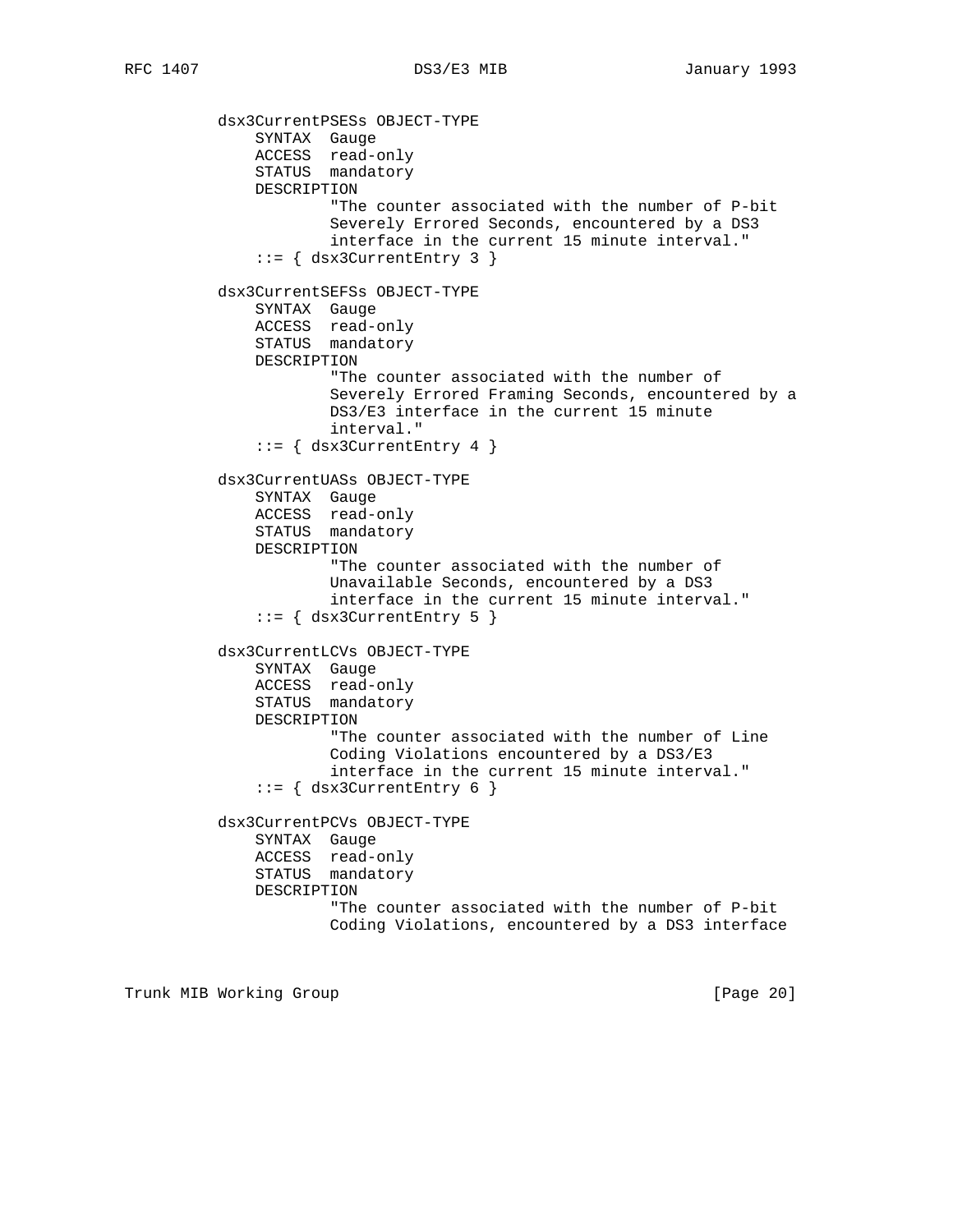in the current 15 minute interval."  $::=$  { dsx3CurrentEntry 7 } dsx3CurrentLESs OBJECT-TYPE SYNTAX Gauge ACCESS read-only STATUS mandatory DESCRIPTION "The number of Line Errored Seconds encountered by a DS3/E3 interface in the current 15 minute interval." ::= { dsx3CurrentEntry 8 } dsx3CurrentCCVs OBJECT-TYPE SYNTAX Gauge ACCESS read-only STATUS mandatory DESCRIPTION "The number of C-bit Coding Violations encountered by a DS3 interface in the current 15 minute interval." ::= { dsx3CurrentEntry 9 } dsx3CurrentCESs OBJECT-TYPE SYNTAX Gauge ACCESS read-only STATUS mandatory DESCRIPTION "The number of C-bit Errored Seconds encountered by a DS3 interface in the current 15 minute interval."  $::=$  { dsx3CurrentEntry 10 } dsx3CurrentCSESs OBJECT-TYPE SYNTAX Gauge ACCESS read-only STATUS mandatory DESCRIPTION "The number of C-bit Severely Errored Seconds encountered by a DS3 interface in the current 15 minute interval." ::= { dsx3CurrentEntry 11 } -- the DS3/E3 Interval -- The DS3/E3 Interval Table contains various statistics -- collected by each DS3/E3 Interface over the previous 24

Trunk MIB Working Group **Example 21** and the control of the control of  $[Page 21]$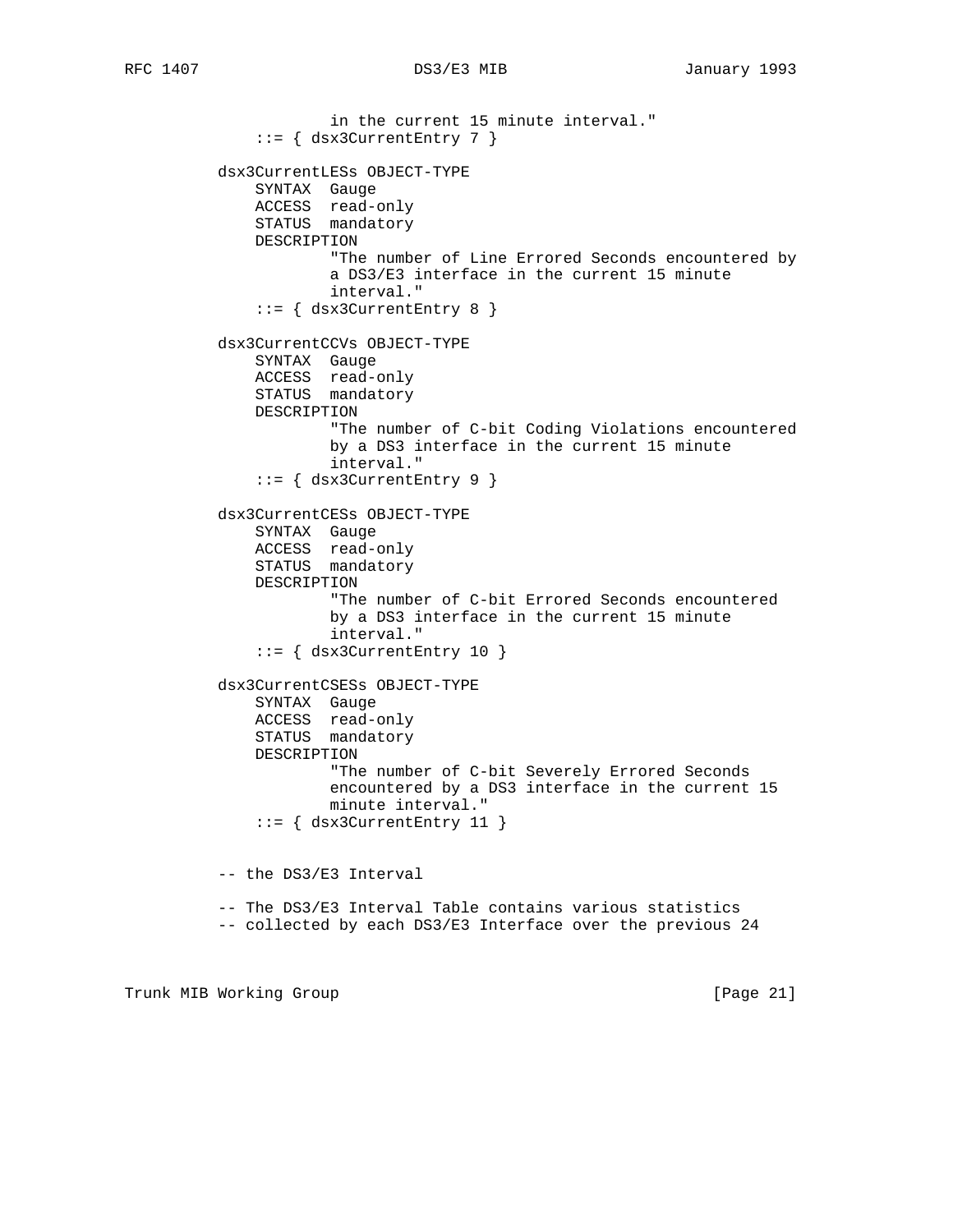```
 -- hours of operation. The past 24 hours are broken into 96
          -- completed 15 minute intervals.
          dsx3IntervalTable OBJECT-TYPE
 SYNTAX SEQUENCE OF Dsx3IntervalEntry
 ACCESS not-accessible
              STATUS mandatory
              DESCRIPTION
                      "The DS3/E3 Interval table."
             ::= \{ ds3 7 \} dsx3IntervalEntry OBJECT-TYPE
              SYNTAX Dsx3IntervalEntry
 ACCESS not-accessible
STATUS mandatory
              DESCRIPTION
                     "An entry in the DS3/E3 Interval table."
              INDEX { dsx3IntervalIndex, dsx3IntervalNumber }
              ::= { dsx3IntervalTable 1 }
          Dsx3IntervalEntry ::=
              SEQUENCE {
                  dsx3IntervalIndex
                     INTEGER,
                  dsx3IntervalNumber
                      INTEGER,
                  dsx3IntervalPESs
                     Gauge,
                  dsx3IntervalPSESs
                     Gauge,
                  dsx3IntervalSEFSs
                     Gauge,
                  dsx3IntervalUASs
                     Gauge,
                  dsx3IntervalLCVs
                     Gauge,
                  dsx3IntervalPCVs
                     Gauge,
                  dsx3IntervalLESs
                     Gauge,
                  dsx3IntervalCCVs
                     Gauge,
                  dsx3IntervalCESs
                     Gauge,
                  dsx3IntervalCSESs
             }<br>}<br>}
 }
```
Trunk MIB Working Group **Example 22** and the set of the set of  $[Page 22]$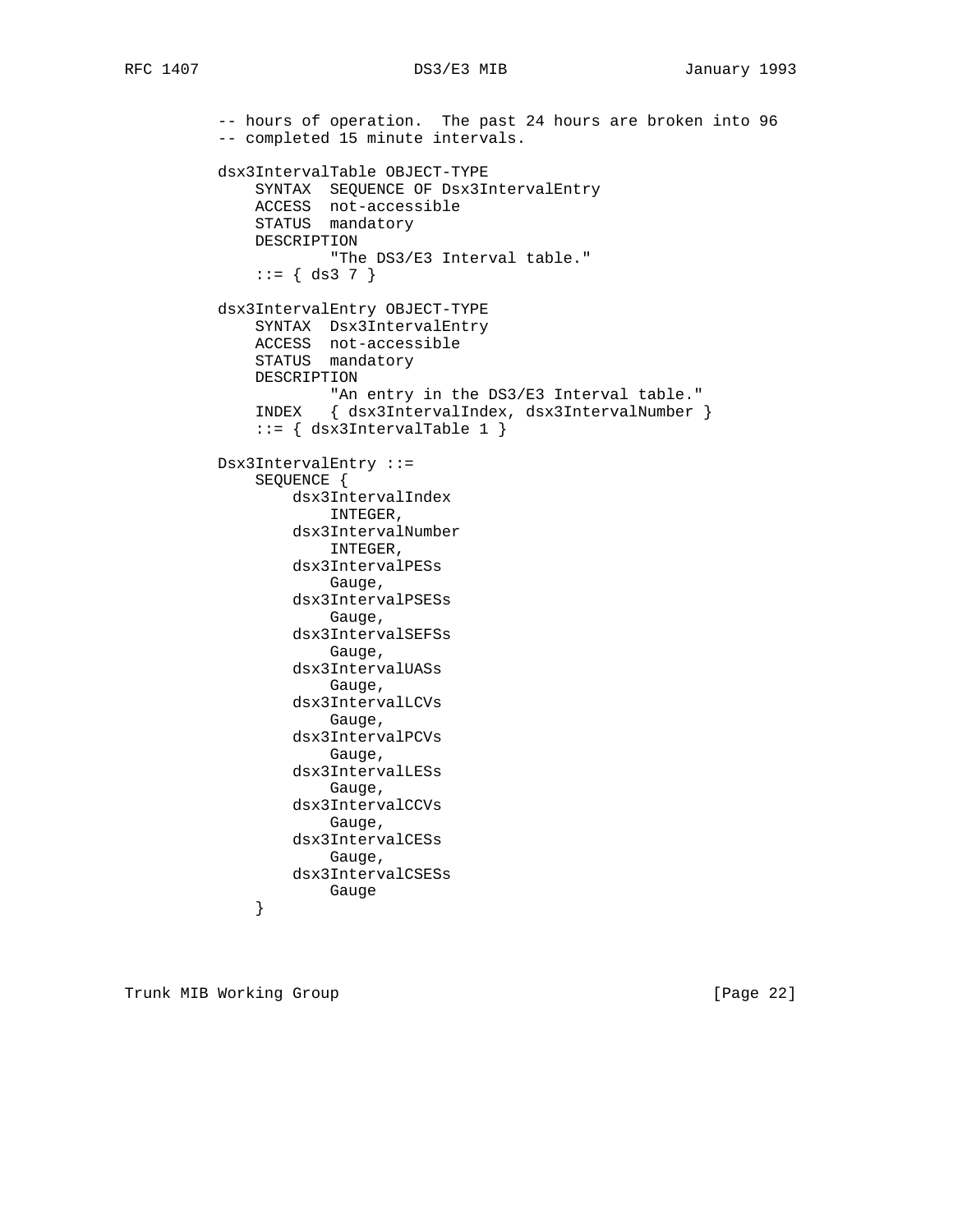dsx3IntervalIndex OBJECT-TYPE SYNTAX INTEGER (1..65535) ACCESS read-only STATUS mandatory DESCRIPTION "The index value which uniquely identifies the DS3/E3 interface to which this entry is applicable. The interface identified by a particular value of this index is the same interface as identified by the same value an dsx3LineIndex object instance." ::= { dsx3IntervalEntry 1 } dsx3IntervalNumber OBJECT-TYPE SYNTAX INTEGER  $(1..96)$  ACCESS read-only STATUS mandatory DESCRIPTION "A number between 1 and 96, where 1 is the most recently completed 15 minute interval and 96 is the least recently completed 15 minutes interval (assuming that all 96 intervals are valid)." ::= { dsx3IntervalEntry 2 } dsx3IntervalPESs OBJECT-TYPE SYNTAX Gauge ACCESS read-only STATUS mandatory DESCRIPTION "The counter associated with the number of P-bit Errored Seconds, encountered by a DS3 interface in one of the previous 96, individual 15 minute, intervals." ::= { dsx3IntervalEntry 3 } dsx3IntervalPSESs OBJECT-TYPE SYNTAX Gauge ACCESS read-only STATUS mandatory DESCRIPTION "The counter associated with the number of P-bit Severely Errored Seconds, encountered by a DS3 interface in one of the previous 96, individual 15 minute, intervals."  $::=$  { dsx3IntervalEntry 4 } dsx3IntervalSEFSs OBJECT-TYPE SYNTAX Gauge

Trunk MIB Working Group **Example 23** and the control of the control of the control of  $[Page 23]$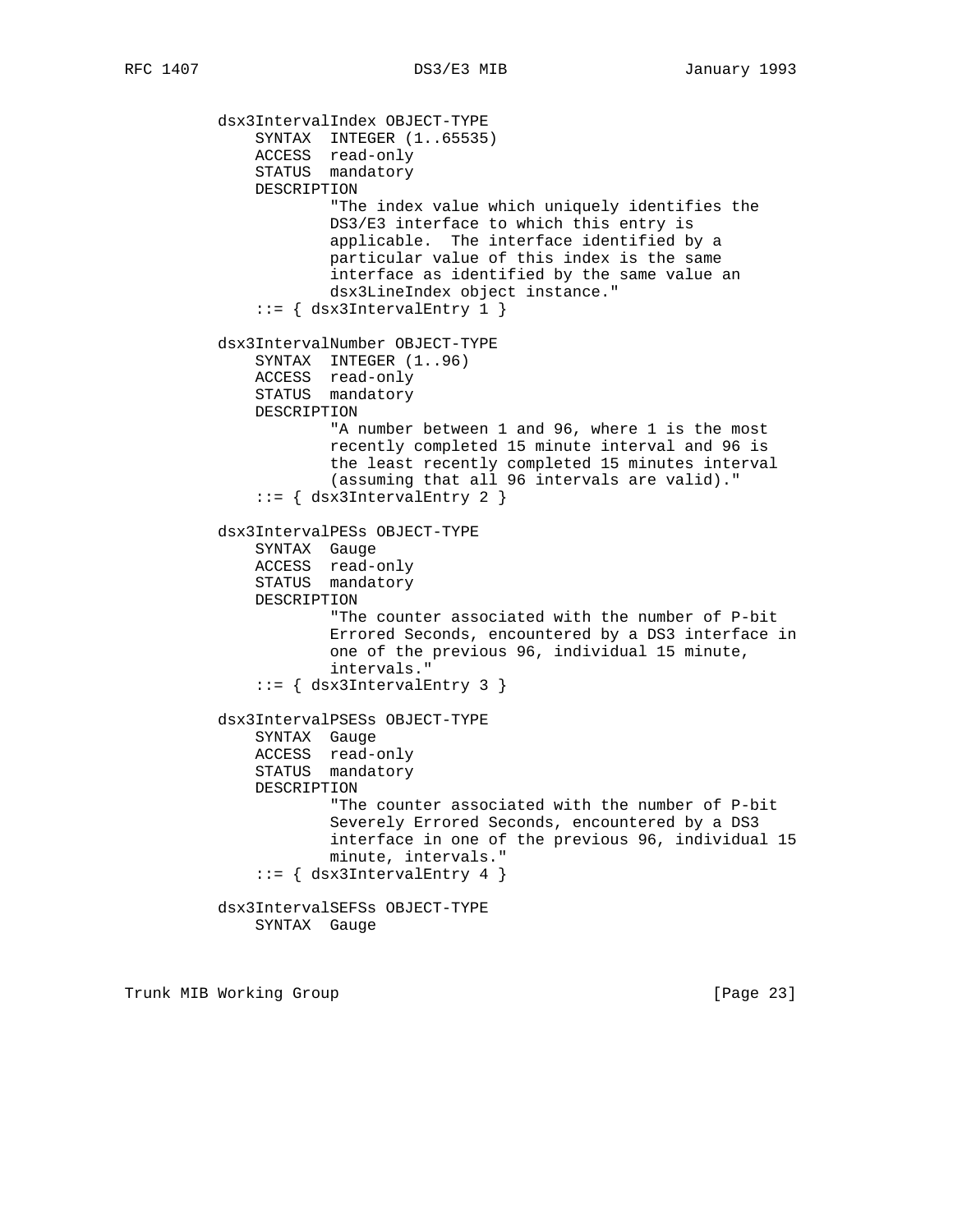ACCESS read-only STATUS mandatory DESCRIPTION "The counter associated with the number of Severely Errored Framing Seconds, encountered by a DS3/E3 interface in one of the previous 96, individual 15 minute, intervals."  $::=$  { dsx3IntervalEntry 5 } dsx3IntervalUASs OBJECT-TYPE SYNTAX Gauge ACCESS read-only STATUS mandatory DESCRIPTION "The counter associated with the number of Unavailable Seconds, encountered by a DS3 interface in one of the previous 96, individual 15 minute, intervals." ::= { dsx3IntervalEntry 6 } dsx3IntervalLCVs OBJECT-TYPE SYNTAX Gauge ACCESS read-only STATUS mandatory DESCRIPTION "The counter associated with the number of Line Coding Violations encountered by a DS3/E3 interface in one of the previous 96, individual 15 minute, intervals." ::= { dsx3IntervalEntry 7 } dsx3IntervalPCVs OBJECT-TYPE SYNTAX Gauge ACCESS read-only STATUS mandatory DESCRIPTION "The counter associated with the number of P-bit Coding Violations, encountered by a DS3 interface in one of the previous 96, individual 15 minute, intervals."  $::=$   $\{$  dsx3IntervalEntry 8  $\}$  dsx3IntervalLESs OBJECT-TYPE SYNTAX Gauge ACCESS read-only STATUS mandatory DESCRIPTION "The number of Line Errored Seconds (BPVs or

Trunk MIB Working Group **Example 24** and the set of the set of the set of the set of the set of the set of the set of the set of the set of the set of the set of the set of the set of the set of the set of the set of the s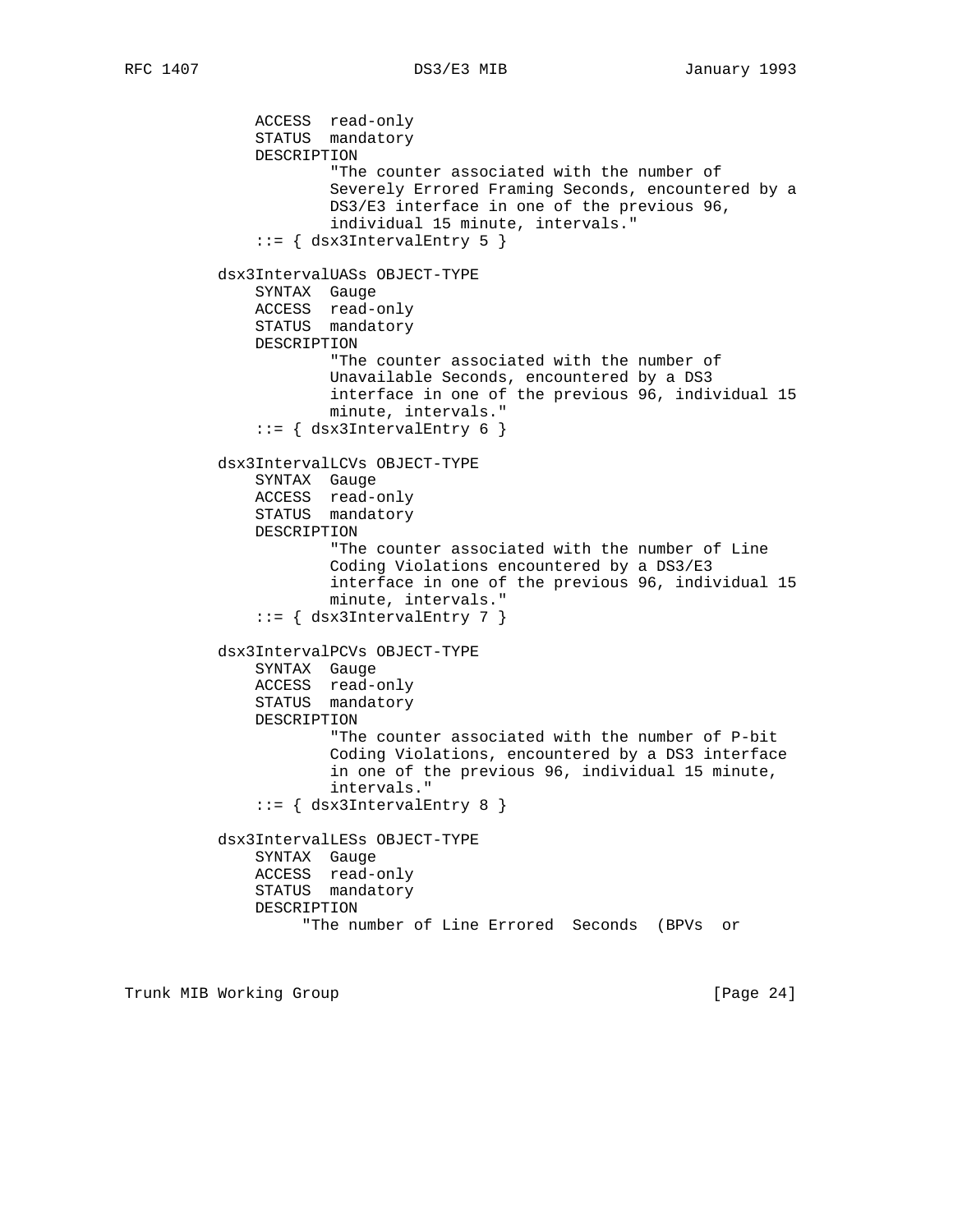illegal zero sequences) encountered by a DS3/E3 interface in one of the previous 96, individual 15 minute, intervals." ::= { dsx3IntervalEntry 9 } dsx3IntervalCCVs OBJECT-TYPE SYNTAX Gauge ACCESS read-only STATUS mandatory DESCRIPTION "The number of C-bit Coding Violations encountered by a DS3 interface in one of the previous 96, individual 15 minute, intervals."  $::=$   $\{$  dsx3IntervalEntry 10  $\}$  dsx3IntervalCESs OBJECT-TYPE SYNTAX Gauge ACCESS read-only STATUS mandatory DESCRIPTION "The number of C-bit Errored Seconds encountered by a DS3 interface in one of the previous 96, individual 15 minute, intervals." ::= { dsx3IntervalEntry 11 } dsx3IntervalCSESs OBJECT-TYPE SYNTAX Gauge ACCESS read-only STATUS mandatory DESCRIPTION "The number of C-bit Severely Errored Seconds encountered by a DS3 interface in one of the previous 96, individual 15 minute, intervals." ::= { dsx3IntervalEntry 12 } -- the DS3/E3 Total -- The DS3/E3 Total Table contains the cumulative sum of the -- various statistics for the 24 hour period preceding the -- current interval. dsx3TotalTable OBJECT-TYPE SYNTAX SEQUENCE OF Dsx3TotalEntry ACCESS not-accessible STATUS mandatory DESCRIPTION "The DS3/E3 Total table. 24 hour interval."

Trunk MIB Working Group **Example 26** (Page 25)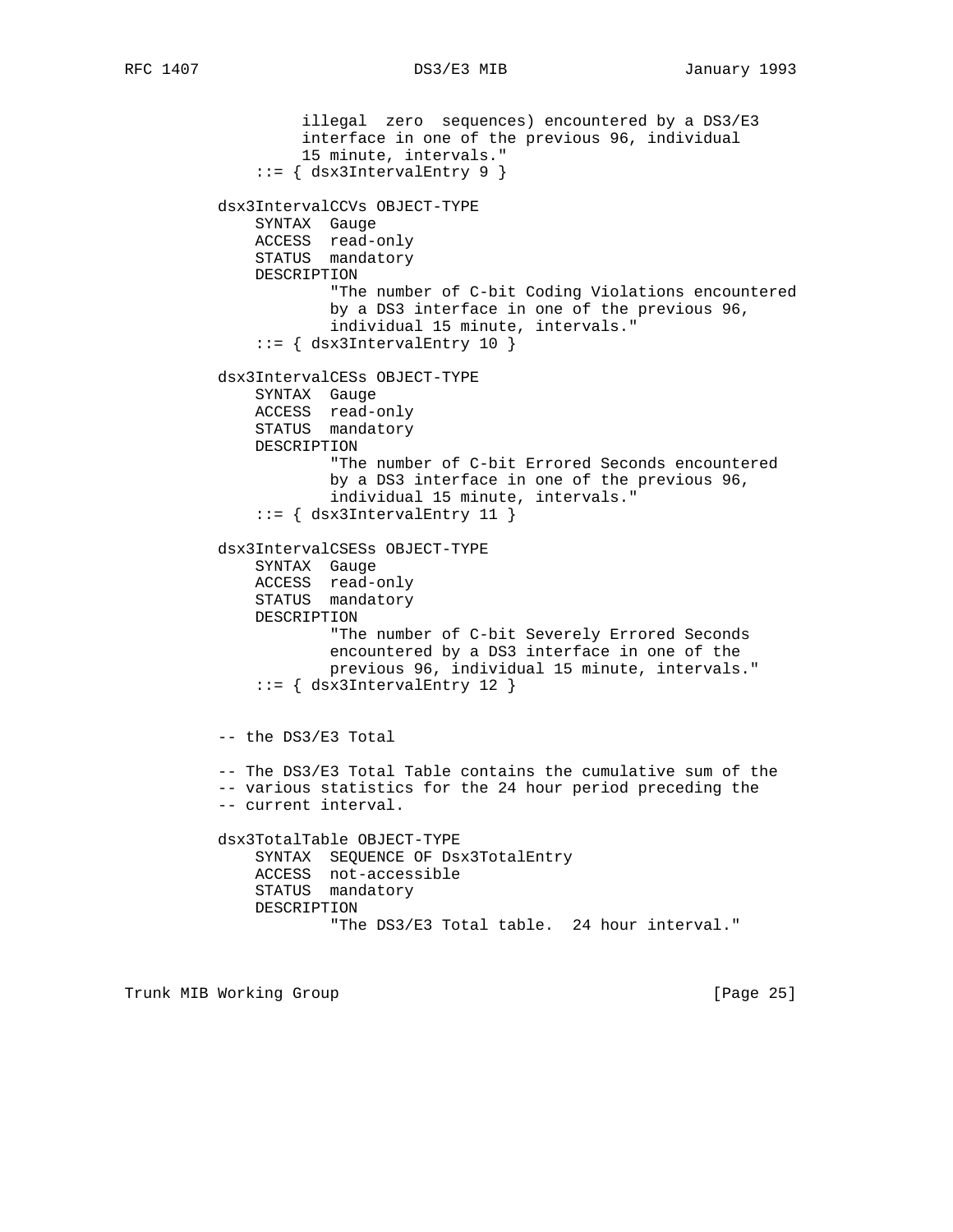RFC 1407 DS3/E3 MIB January 1993

 $::= \{ ds3 8 \}$  dsx3TotalEntry OBJECT-TYPE SYNTAX Dsx3TotalEntry ACCESS not-accessible STATUS mandatory DESCRIPTION "An entry in the DS3/E3 Total table." INDEX { dsx3TotalIndex }  $::=$  { dsx3TotalTable 1 } Dsx3TotalEntry ::= SEQUENCE { dsx3TotalIndex INTEGER, dsx3TotalPESs Gauge, dsx3TotalPSESs Gauge, dsx3TotalSEFSs Gauge, dsx3TotalUASs Gauge, dsx3TotalLCVs Gauge, dsx3TotalPCVs Gauge, dsx3TotalLESs Gauge, dsx3TotalCCVs Gauge, dsx3TotalCESs Gauge, dsx3TotalCSESs }<br>}<br>} } dsx3TotalIndex OBJECT-TYPE SYNTAX INTEGER (1..65535) ACCESS read-only STATUS mandatory DESCRIPTION "The index value which uniquely identifies the DS3/E3 interface to which this entry is applicable. The interface identified by a particular value of this index is the same interface as identified by the same value an dsx3LineIndex object instance."

Trunk MIB Working Group **Example 26** and the control of  $[Page 26]$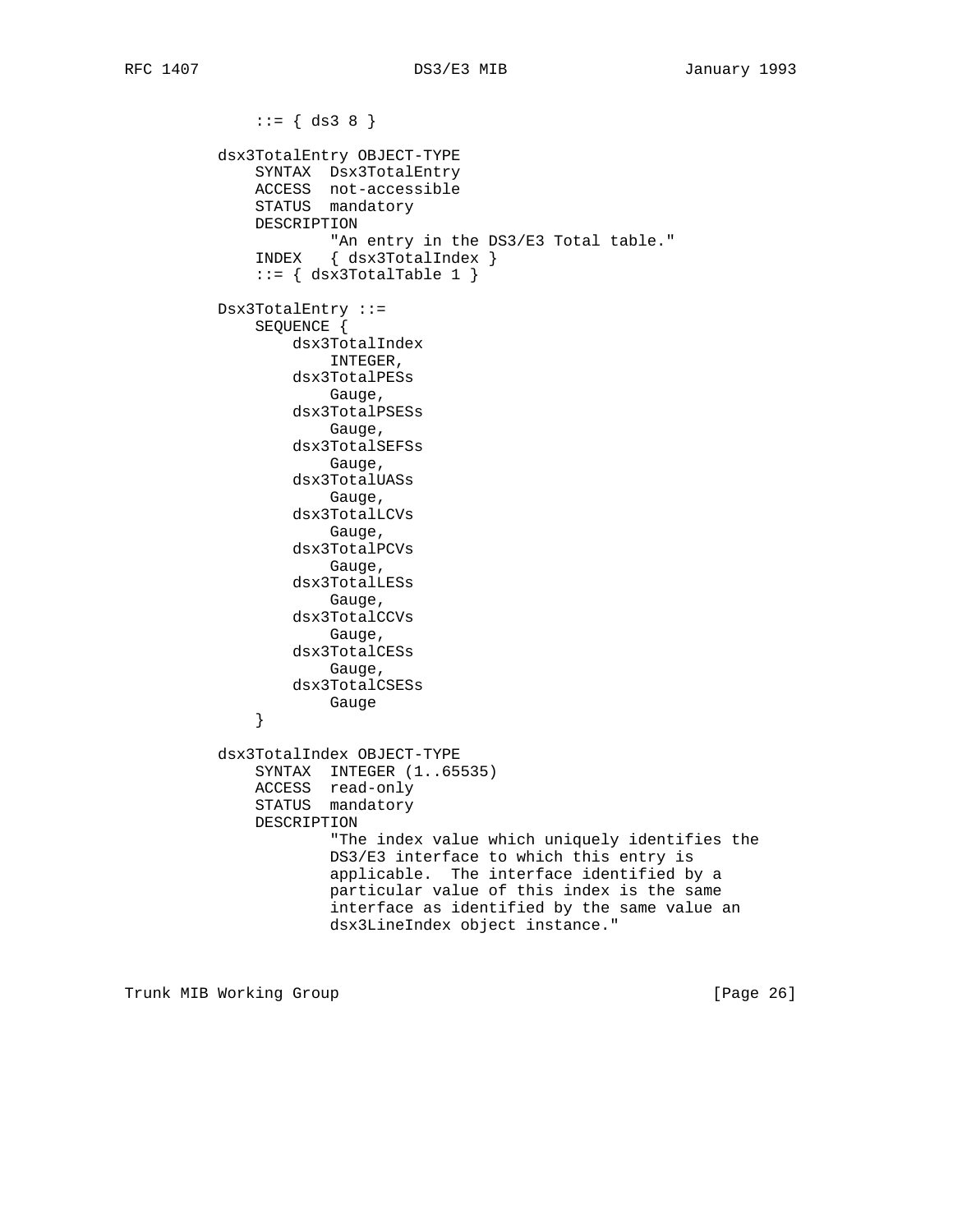$::=$  { dsx3TotalEntry 1 } dsx3TotalPESs OBJECT-TYPE SYNTAX Gauge ACCESS read-only STATUS mandatory DESCRIPTION "The counter associated with the number of P-bit Errored Seconds, encountered by a DS3 interface in the previous 24 hour interval"  $::=$   $\{$  dsx3TotalEntry 2  $\}$  dsx3TotalPSESs OBJECT-TYPE SYNTAX Gauge ACCESS read-only STATUS mandatory DESCRIPTION "The counter associated with the number of P-bit Severely Errored Seconds, encountered by a DS3 interface in the previous 24 hour interval."  $::=$  { dsx3TotalEntry 3 } dsx3TotalSEFSs OBJECT-TYPE SYNTAX Gauge ACCESS read-only STATUS mandatory DESCRIPTION "The counter associated with the number of Severely Errored Framing Seconds, encountered by a DS3/E3 interface in the previous 24 hour interval."  $::=$   $\{$  dsx3TotalEntry 4  $\}$  dsx3TotalUASs OBJECT-TYPE SYNTAX Gauge ACCESS read-only STATUS mandatory DESCRIPTION "The counter associated with the number of Unavailable Seconds, encountered by a DS3 interface in the previous 24 hour interval."  $::=$  { dsx3TotalEntry 5 } dsx3TotalLCVs OBJECT-TYPE SYNTAX Gauge ACCESS read-only STATUS mandatory DESCRIPTION

Trunk MIB Working Group **Example 27** and the control of the control of the control of  $[Page 27]$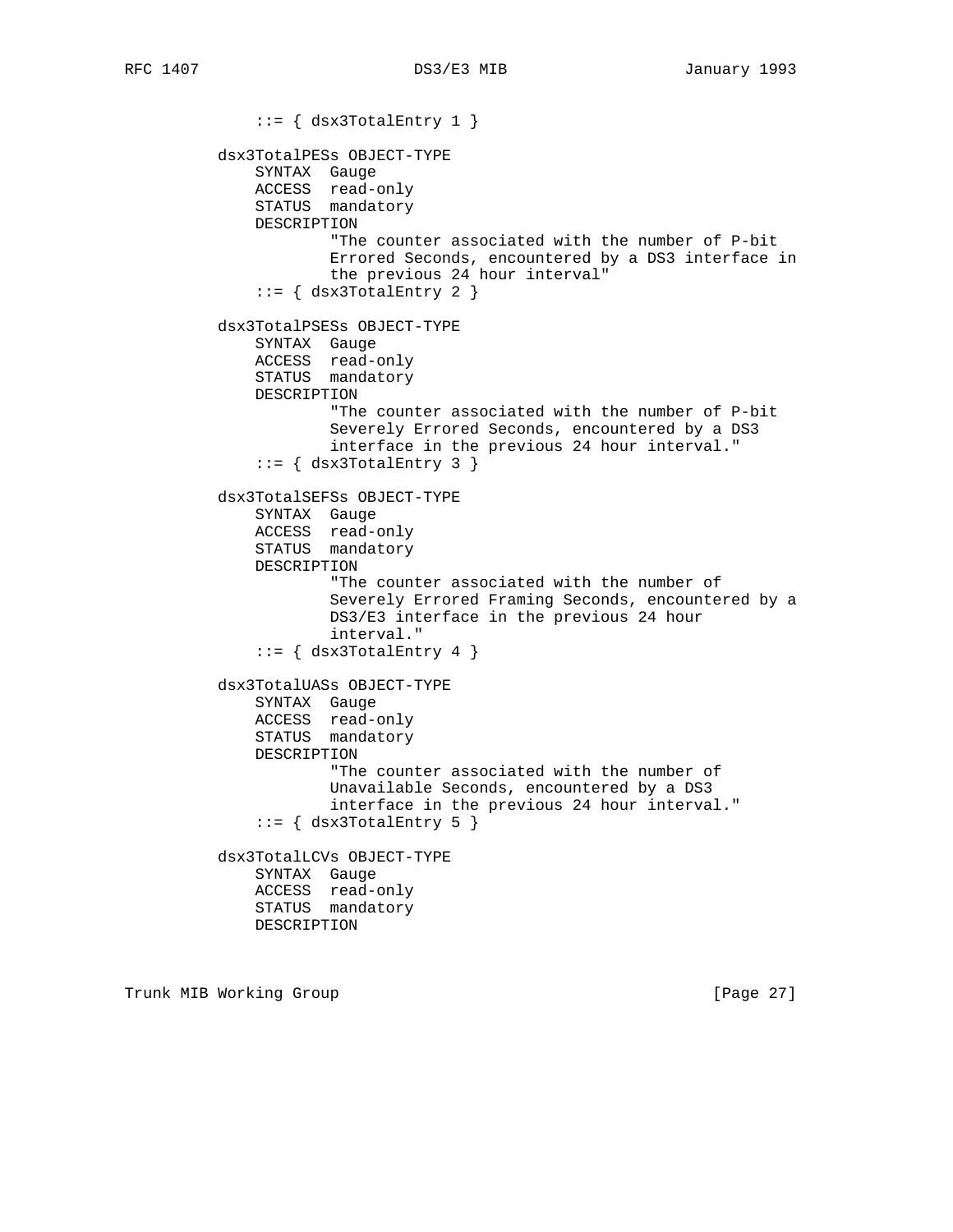"The counter associated with the number of Line Coding Violations encountered by a DS3/E3 interface in the previous 24 hour interval."  $::=$  { dsx3TotalEntry 6 } dsx3TotalPCVs OBJECT-TYPE SYNTAX Gauge ACCESS read-only STATUS mandatory DESCRIPTION "The counter associated with the number of P-bit Coding Violations, encountered by a DS3 interface in the previous 24 hour interval."  $::=$  { dsx3TotalEntry 7 } dsx3TotalLESs OBJECT-TYPE SYNTAX Gauge ACCESS read-only STATUS mandatory DESCRIPTION "The number of Line Errored Seconds (BPVs or illegal zero sequences) encountered by a DS3/E3 interface in the previous 24 hour interval."  $::=$  { dsx3TotalEntry 8 } dsx3TotalCCVs OBJECT-TYPE SYNTAX Gauge ACCESS read-only STATUS mandatory DESCRIPTION "The number of C-bit Coding Violations encountered by a DS3 interface in the previous 24 hour interval."  $::=$   $\{$  dsx3TotalEntry 9  $\}$  dsx3TotalCESs OBJECT-TYPE SYNTAX Gauge ACCESS read-only STATUS mandatory DESCRIPTION "The number of C-bit Errored Seconds encountered by a DS3 interface in the previous 24 hour interval."  $::=$   $\{$  dsx3TotalEntry 10  $\}$  dsx3TotalCSESs OBJECT-TYPE SYNTAX Gauge ACCESS read-only

Trunk MIB Working Group **Example 28** and the control of the control of the control of  $[Page 28]$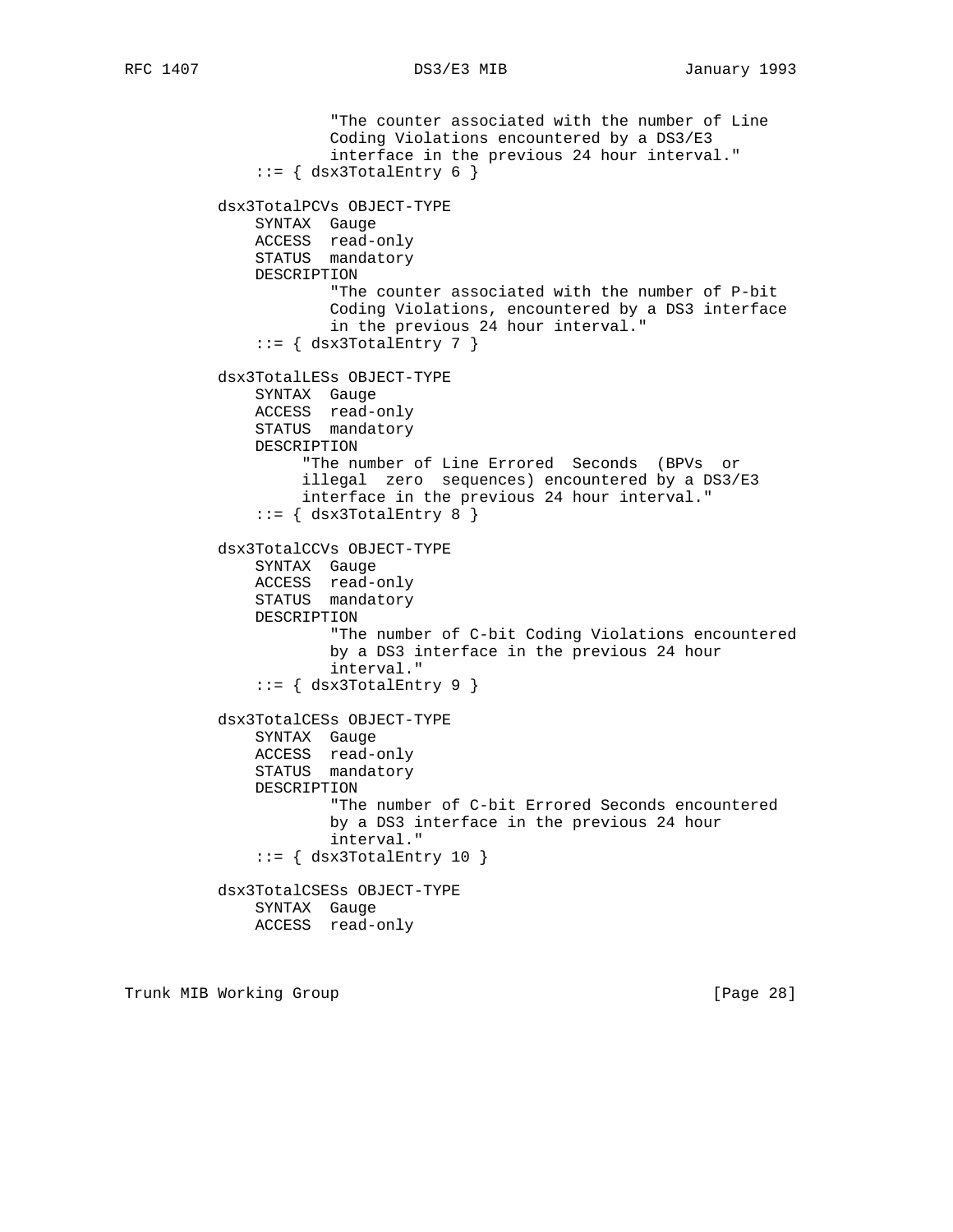STATUS mandatory DESCRIPTION "The number of C-bit Severely Errored Seconds encountered by a DS3 interface in the previous 24 hour interval."  $::=$   $\{$  dsx3TotalEntry 11  $\}$  -- The DS3 Far End Group -- Implementation of this group is optional for all systems -- that attach to a DS3 Interface. -- However, only C-bit Parity and SYNTRAN DS3 applications -- have the capability (option) of providing this information. -- The DS3 Far End Group consists of four tables: -- DS3 Far End Configuration -- DS3 Far End Current -- DS3 Far End Interval -- DS3 Far End Total -- The DS3 Far End Configuration Table contains -- configuration information -- reported in the C-bits from the remote end. dsx3FarEndConfigTable OBJECT-TYPE SYNTAX SEQUENCE OF Dsx3FarEndConfigEntry ACCESS not-accessible STATUS mandatory DESCRIPTION "The DS3 Far End Configuration table."  $::= \{ ds3 9 \}$  dsx3FarEndConfigEntry OBJECT-TYPE SYNTAX Dsx3FarEndConfigEntry ACCESS not-accessible STATUS mandatory DESCRIPTION "An entry in the DS3 Far End Configuration table." INDEX { dsx3FarEndLineIndex } ::= { dsx3FarEndConfigTable 1 }

> Dsx3FarEndConfigEntry ::= SEQUENCE { dsx3FarEndLineIndex INTEGER, dsx3FarEndEquipCode

Trunk MIB Working Group **Example 2018** [Page 29]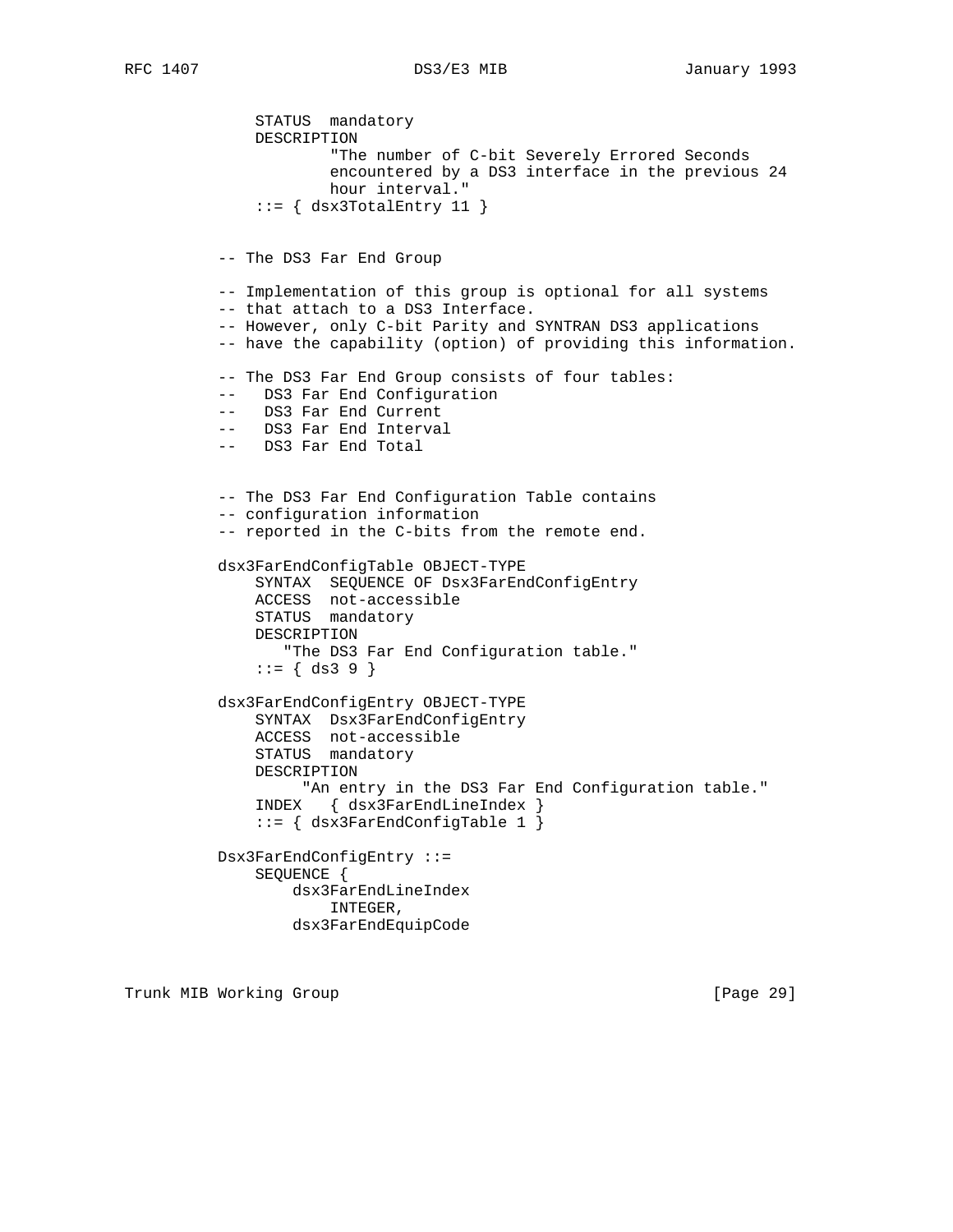```
 DisplayString,
                 dsx3FarEndLocationIDCode
                     DisplayString,
                 dsx3FarEndFrameIDCode
                     DisplayString,
                 dsx3FarEndUnitCode
                     DisplayString,
                 dsx3FarEndFacilityIDCode
             DisplayString<br>}
 }
          dsx3FarEndLineIndex OBJECT-TYPE
             SYNTAX INTEGER (1..65535)
 ACCESS read-only
STATUS mandatory
             DESCRIPTION
                  "The index value which uniquely identifies the
                  DS3 interface
                  to which this entry is applicable. The
                  interface identified by a particular value of
                  this index is the same interface as identified
                  by the same value an dsx3LineIndex object
                  instance."
             ::= { dsx3FarEndConfigEntry 1 }
          dsx3FarEndEquipCode OBJECT-TYPE
 SYNTAX DisplayString (SIZE (0..10))
 ACCESS read-write
STATUS mandatory
             DESCRIPTION
                   "This is the Far End Equipment Identification code
                   that describes the specific piece of equipment.
                   It is sent within the Path
                   Identification Message."
              ::= { dsx3FarEndConfigEntry 2 }
          dsx3FarEndLocationIDCode OBJECT-TYPE
 SYNTAX DisplayString (SIZE (0..11))
 ACCESS read-write
STATUS mandatory
             DESCRIPTION
                   "This is the Far End Location Identification code
                   that describes the specific location of the
                   equipment.
                   It is sent within the Path
                   Identification Message."
              ::= { dsx3FarEndConfigEntry 3 }
```
Trunk MIB Working Group **Example 2018** [Page 30]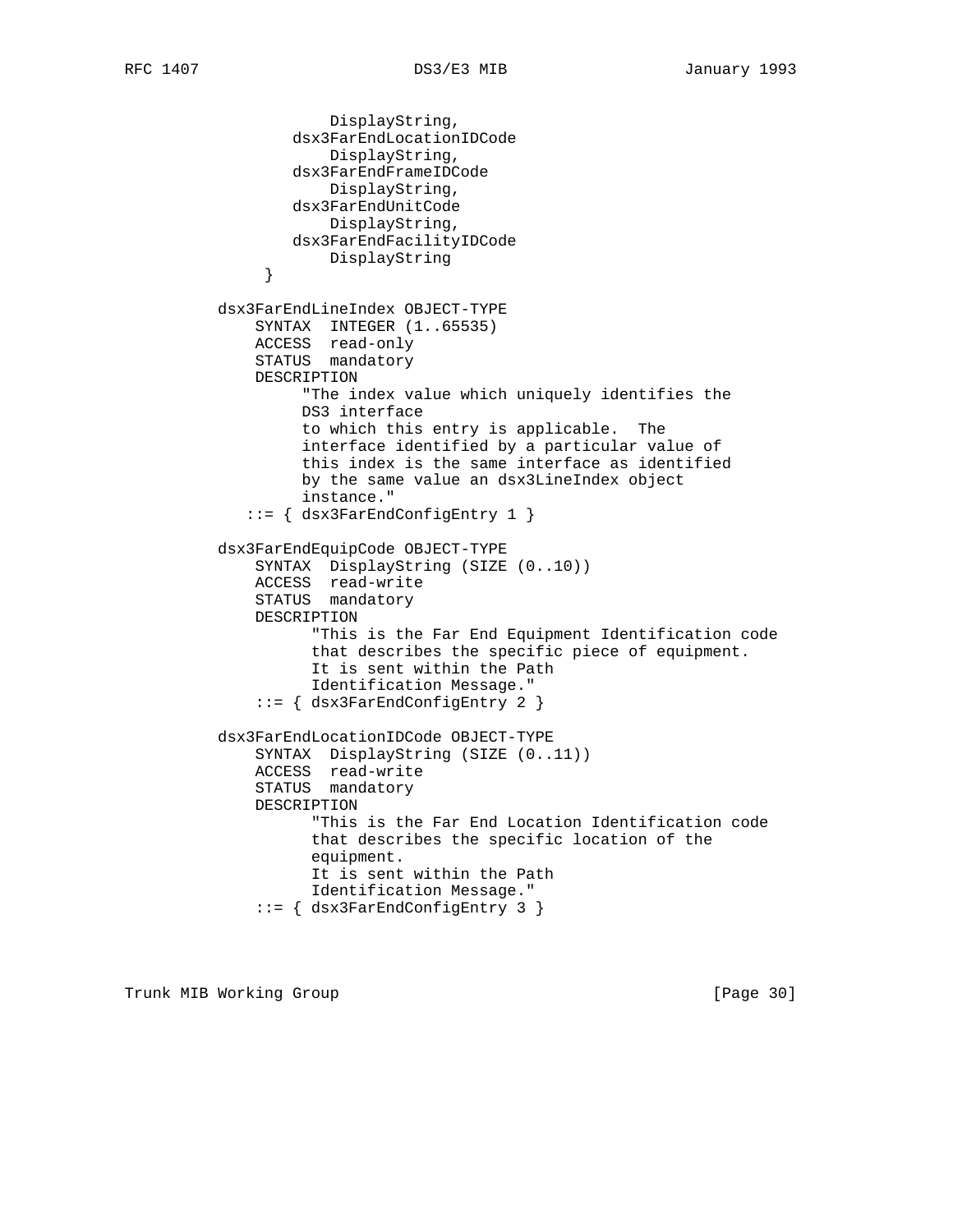```
 dsx3FarEndFrameIDCode OBJECT-TYPE
 SYNTAX DisplayString (SIZE (0..10))
 ACCESS read-write
STATUS mandatory
              DESCRIPTION
                    "This is the Far End Frame Identification code
                   that identifies where the equipment is located
                   within a building at a given location.
                   It is sent within the Path
                   Identification Message."
              ::= { dsx3FarEndConfigEntry 4 }
          dsx3FarEndUnitCode OBJECT-TYPE
 SYNTAX DisplayString (SIZE (0..6))
 ACCESS read-write
STATUS mandatory
              DESCRIPTION
                   "This is the Far End code
                   that identifies the equipment location within a bay.
                   It is sent within the Path
                   Identification Message."
              ::= { dsx3FarEndConfigEntry 5 }
          dsx3FarEndFacilityIDCode OBJECT-TYPE
              SYNTAX DisplayString (SIZE (0..38))
 ACCESS read-write
STATUS mandatory
              DESCRIPTION
                   "This code identifies a specific Far End DS3 path.
                   It is sent within the Path
                   Identification Message."
              ::= { dsx3FarEndConfigEntry 6 }
          -- The DS3 Far End Current
          -- The DS3 Far End Current table contains various statistics
          -- being collected for the current 15 minute interval.
          -- The statistics are collected from the far end block error
          -- code within the C-bits.
          dsx3FarEndCurrentTable OBJECT-TYPE
              SYNTAX SEQUENCE OF Dsx3FarEndCurrentEntry
              ACCESS not-accessible
              STATUS mandatory
              DESCRIPTION
                     "The DS3 Far End Current table."
             ::= { ds3 10 }
```
Trunk MIB Working Group **Example 2018** [Page 31]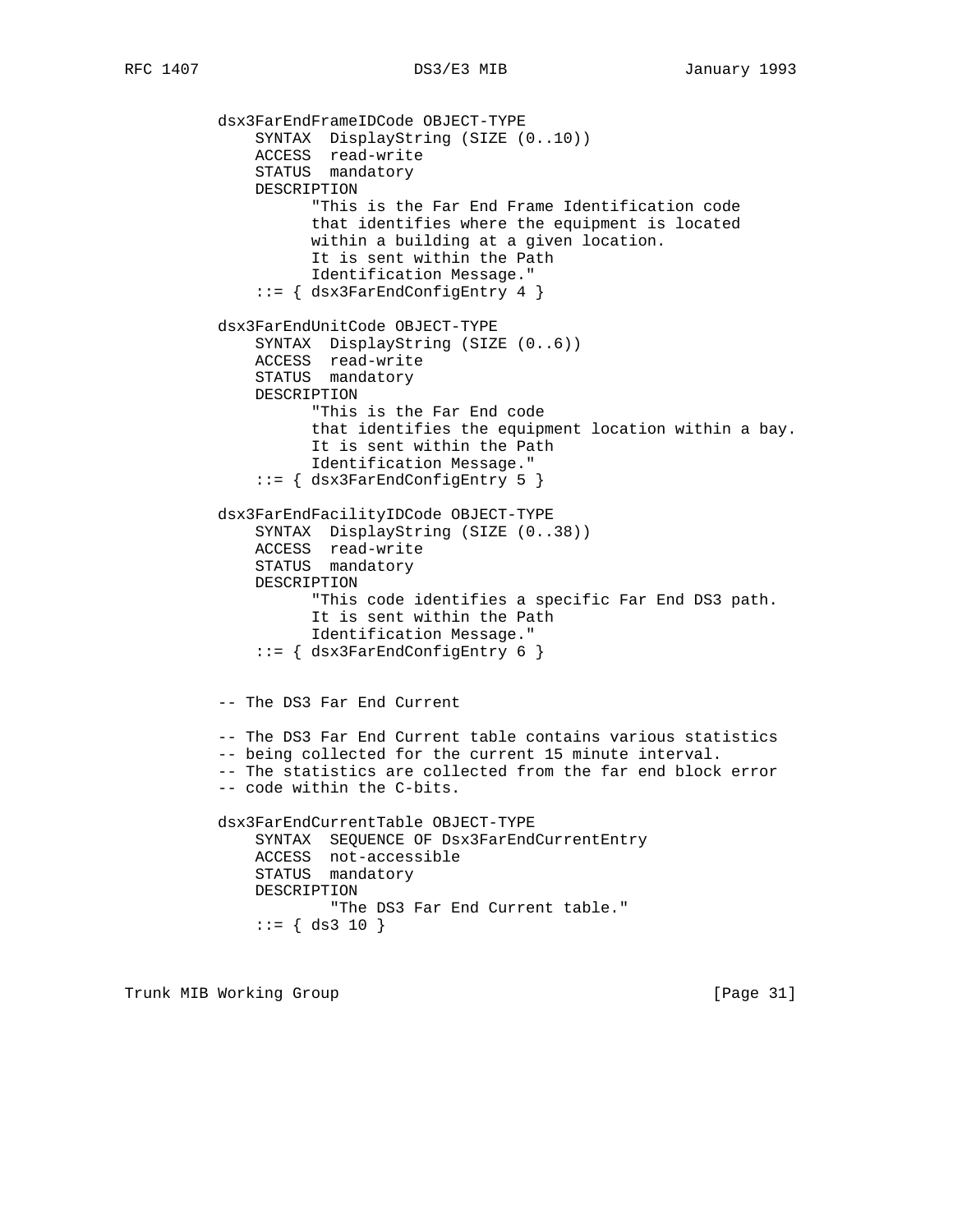```
 dsx3FarEndCurrentEntry OBJECT-TYPE
 SYNTAX Dsx3FarEndCurrentEntry
 ACCESS not-accessible
STATUS mandatory
              DESCRIPTION
                    "An entry in the DS3 Far End Current table."
              INDEX { dsx3FarEndCurrentIndex }
              ::= { dsx3FarEndCurrentTable 1 }
          Dsx3FarEndCurrentEntry ::=
              SEQUENCE {
                 dsx3FarEndCurrentIndex
                     INTEGER,
                  dsx3FarEndTimeElapsed
                     INTEGER,
                  dsx3FarEndValidIntervals
                     INTEGER,
                  dsx3FarEndCurrentCESs
                     Gauge,
                  dsx3FarEndCurrentCSESs
                     Gauge,
                  dsx3FarEndCurrentCCVs
                     Gauge,
                  dsx3FarEndCurrentUASs
             }<br>}<br>}
 }
           dsx3FarEndCurrentIndex OBJECT-TYPE
SYNTAX INTEGER (1..65535)
 ACCESS read-only
              STATUS mandatory
              DESCRIPTION
                      "The index value which uniquely identifies the
                     DS3 interface
                      to which this entry is applicable. The interface
                      identified by a particular value of this index is
                      the same interface as identified by the same value
                      an dsx3LineIndex object instance."
              ::= { dsx3FarEndCurrentEntry 1 }
          dsx3FarEndTimeElapsed OBJECT-TYPE
              SYNTAX INTEGER (0..899)
              ACCESS read-only
              STATUS mandatory
              DESCRIPTION
                      "The number of seconds that have elapsed since the
                     beginning of the far end current error-measurement
                     period."
```
Trunk MIB Working Group **Example 2018** [Page 32]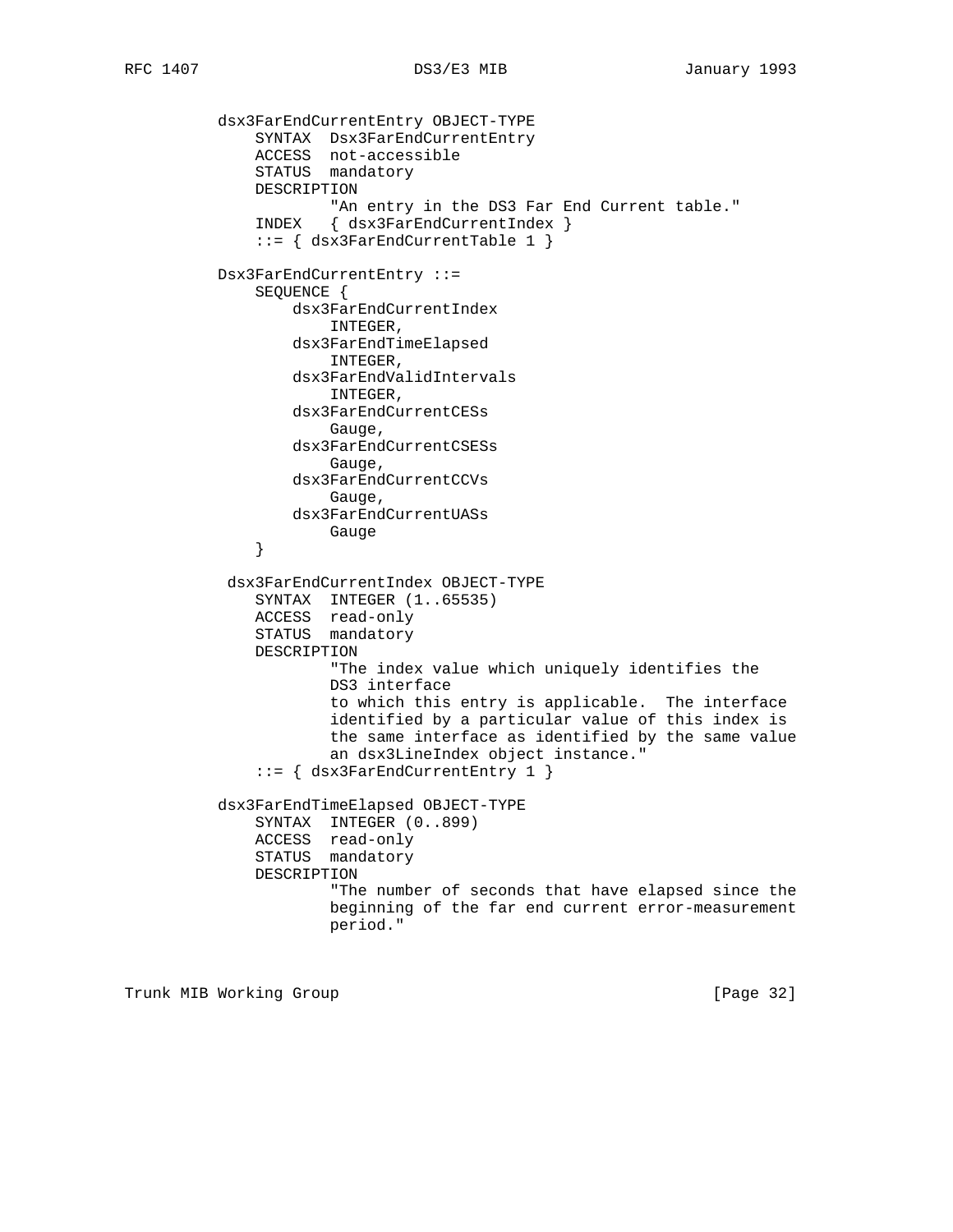::= { dsx3FarEndCurrentEntry 2 } dsx3FarEndValidIntervals OBJECT-TYPE SYNTAX INTEGER (0..96) ACCESS read-only STATUS mandatory DESCRIPTION "The number of previous far end intervals for which valid data was collected. The value will be 96 unless the interface was brought online within the last 24 hours, in which case the value will be the number of complete 15 minute far end intervals since the interface has been online." ::= { dsx3FarEndCurrentEntry 3 } dsx3FarEndCurrentCESs OBJECT-TYPE SYNTAX Gauge ACCESS read-only STATUS mandatory DESCRIPTION "The counter associated with the number of Far Far End C-bit Errored Seconds encountered by a DS3 interface in the current 15 minute interval." ::= { dsx3FarEndCurrentEntry 4 } dsx3FarEndCurrentCSESs OBJECT-TYPE SYNTAX Gauge ACCESS read-only STATUS mandatory DESCRIPTION "The counter associated with the number of Far End C-bit Severely Errored Seconds encountered by a DS3 interface in the current 15 minute interval." ::= { dsx3FarEndCurrentEntry 5 } dsx3FarEndCurrentCCVs OBJECT-TYPE SYNTAX Gauge ACCESS read-only STATUS mandatory DESCRIPTION "The counter associated with the number of Far End C-bit Coding Violations reported via the far end block error count encountered by a DS3 interface in the current 15 minute interval." ::= { dsx3FarEndCurrentEntry 6 }

Trunk MIB Working Group **Example 2018** [Page 33]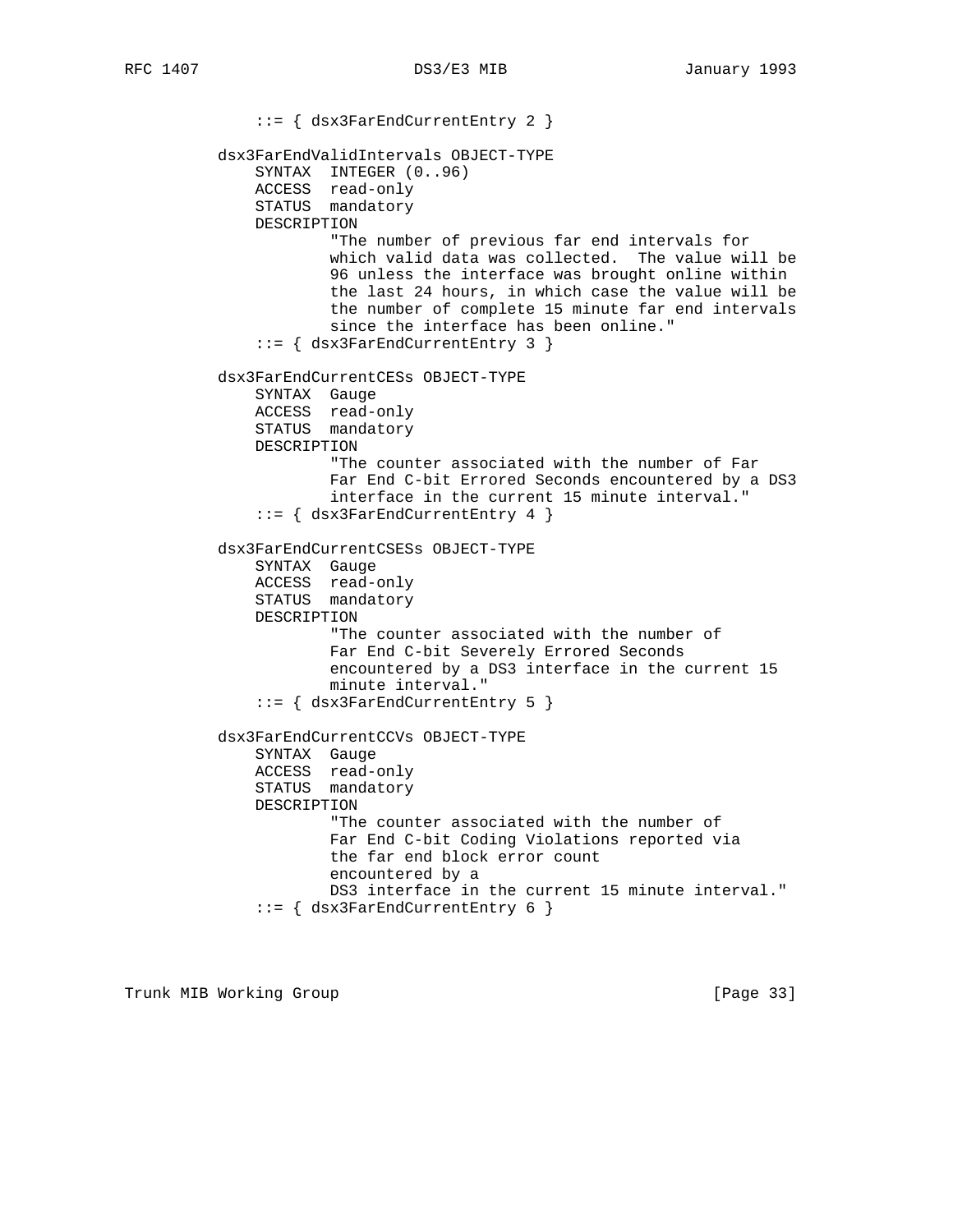dsx3FarEndCurrentUASs OBJECT-TYPE SYNTAX Gauge ACCESS read-only STATUS mandatory DESCRIPTION "The counter associated with the number of Far End unavailable seconds encountered by a DS3 interface in the current 15 minute interval." ::= { dsx3FarEndCurrentEntry 7 } -- The DS3 Far End Interval -- The DS3 Far End Interval Table contains various statistics -- collected by each DS3 interface over the previous 24 -- hours of operation. The past 24 hours are broken into 96 -- completed 15 minute intervals. dsx3FarEndIntervalTable OBJECT-TYPE SYNTAX SEQUENCE OF Dsx3FarEndIntervalEntry ACCESS not-accessible STATUS mandatory DESCRIPTION "The DS3 Far End Interval table." ::= { ds3 11 } dsx3FarEndIntervalEntry OBJECT-TYPE SYNTAX Dsx3FarEndIntervalEntry ACCESS not-accessible STATUS mandatory DESCRIPTION "An entry in the DS3 Far End Interval table." INDEX { dsx3FarEndIntervalIndex, dsx3FarEndIntervalNumber } ::= { dsx3FarEndIntervalTable 1 } Dsx3FarEndIntervalEntry ::= SEQUENCE { dsx3FarEndIntervalIndex INTEGER, dsx3FarEndIntervalNumber INTEGER, dsx3FarEndIntervalCESs Gauge, dsx3FarEndIntervalCSESs Gauge,

Trunk MIB Working Group **Example 2018** [Page 34]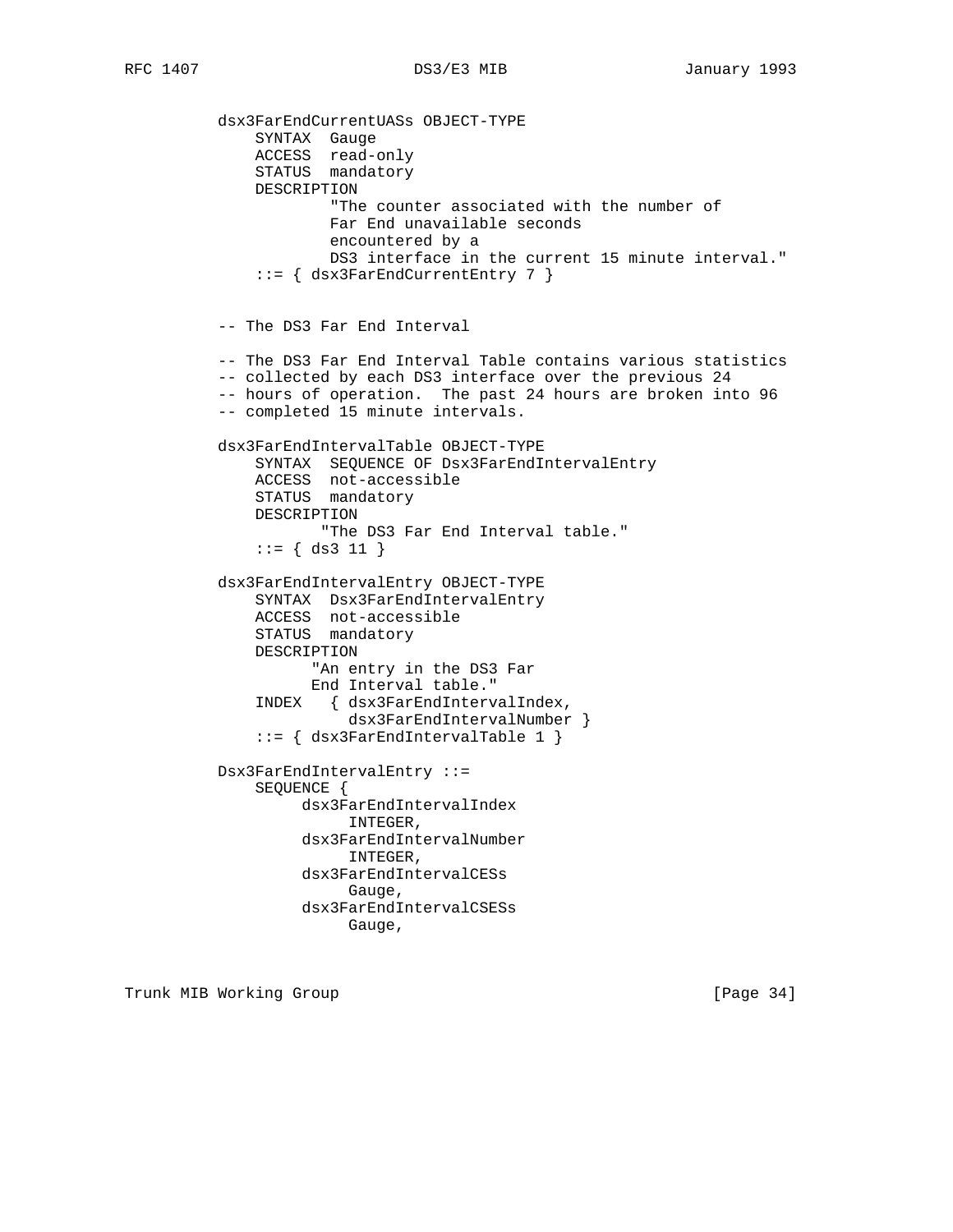dsx3FarEndIntervalCCVs Gauge, dsx3FarEndIntervalUASs }<br>}<br>} } dsx3FarEndIntervalIndex OBJECT-TYPE SYNTAX INTEGER (1..65535) ACCESS read-only STATUS mandatory DESCRIPTION "The index value which uniquely identifies the DS3 interface to which this entry is applicable. The interface identified by a particular value of this index is the same interface as identified by the same value an dsx3LineIndex object instance." ::= { dsx3FarEndIntervalEntry 1 } dsx3FarEndIntervalNumber OBJECT-TYPE SYNTAX INTEGER (1..96) ACCESS read-only STATUS mandatory DESCRIPTION "A number between 1 and 96, where 1 is the most recently completed 15 minute interval and 96 is the least recently completed 15 minutes interval (assuming that all 96 intervals are valid)." ::= { dsx3FarEndIntervalEntry 2 } dsx3FarEndIntervalCESs OBJECT-TYPE SYNTAX Gauge ACCESS read-only STATUS mandatory DESCRIPTION "The counter associated with the number of Far End C-bit Errored Seconds encountered by a DS3 interface in one of the previous 96, individual 15 minute, intervals." ::= { dsx3FarEndIntervalEntry 3 } dsx3FarEndIntervalCSESs OBJECT-TYPE SYNTAX Gauge ACCESS read-only STATUS mandatory DESCRIPTION

Trunk MIB Working Group **Example 20** (Page 35)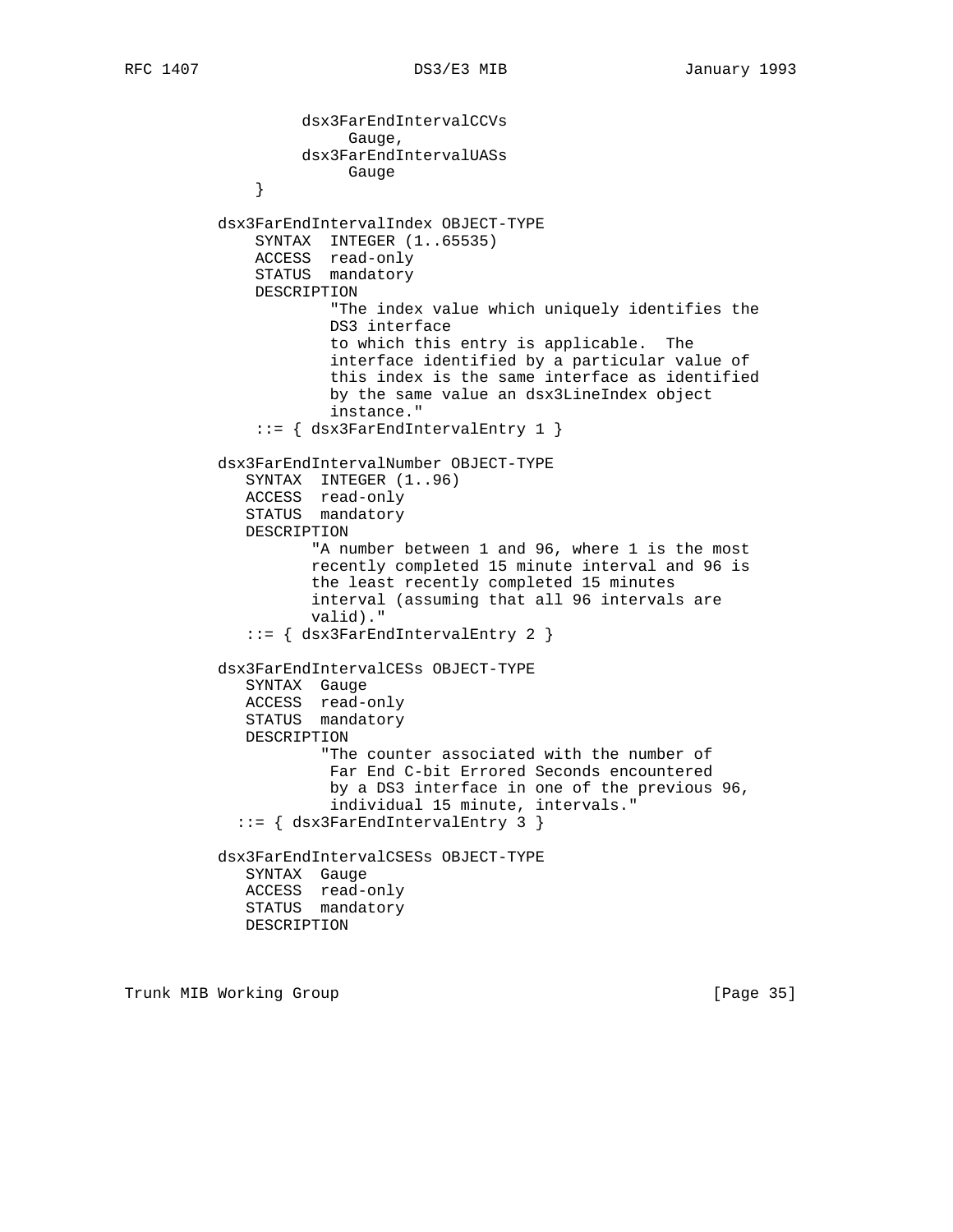"The counter associated with the number of Far End C-bit Severely Errored Seconds encountered by a DS3 interface in one of the previous 96, individual 15 minute, intervals." ::= { dsx3FarEndIntervalEntry 4 } dsx3FarEndIntervalCCVs OBJECT-TYPE SYNTAX Gauge ACCESS read-only STATUS mandatory DESCRIPTION "The counter associated with the number of Far End C-bit Coding Violations reported via the far end block error count encountered by a DS3 interface in one of the previous 96, individual 15 minute, intervals." ::= { dsx3FarEndIntervalEntry 5 } dsx3FarEndIntervalUASs OBJECT-TYPE SYNTAX Gauge ACCESS read-only STATUS mandatory DESCRIPTION "The counter associated with the number of Far End unavailable seconds encountered by a DS3 interface in one of the previous 96, individual 15 minute, intervals." ::= { dsx3FarEndIntervalEntry 6 } -- The DS3 Far End Total -- The DS3 Far End Total Table contains the cumulative sum -- of the various statistics for the 24 hour period preceding -- the current interval. dsx3FarEndTotalTable OBJECT-TYPE SYNTAX SEQUENCE OF Dsx3FarEndTotalEntry ACCESS not-accessible STATUS mandatory DESCRIPTION "The DS3 Far End Total table. 24 hour interval."  $::=$  { ds3 12 } dsx3FarEndTotalEntry OBJECT-TYPE SYNTAX Dsx3FarEndTotalEntry

Trunk MIB Working Group **Example 2018** [Page 36]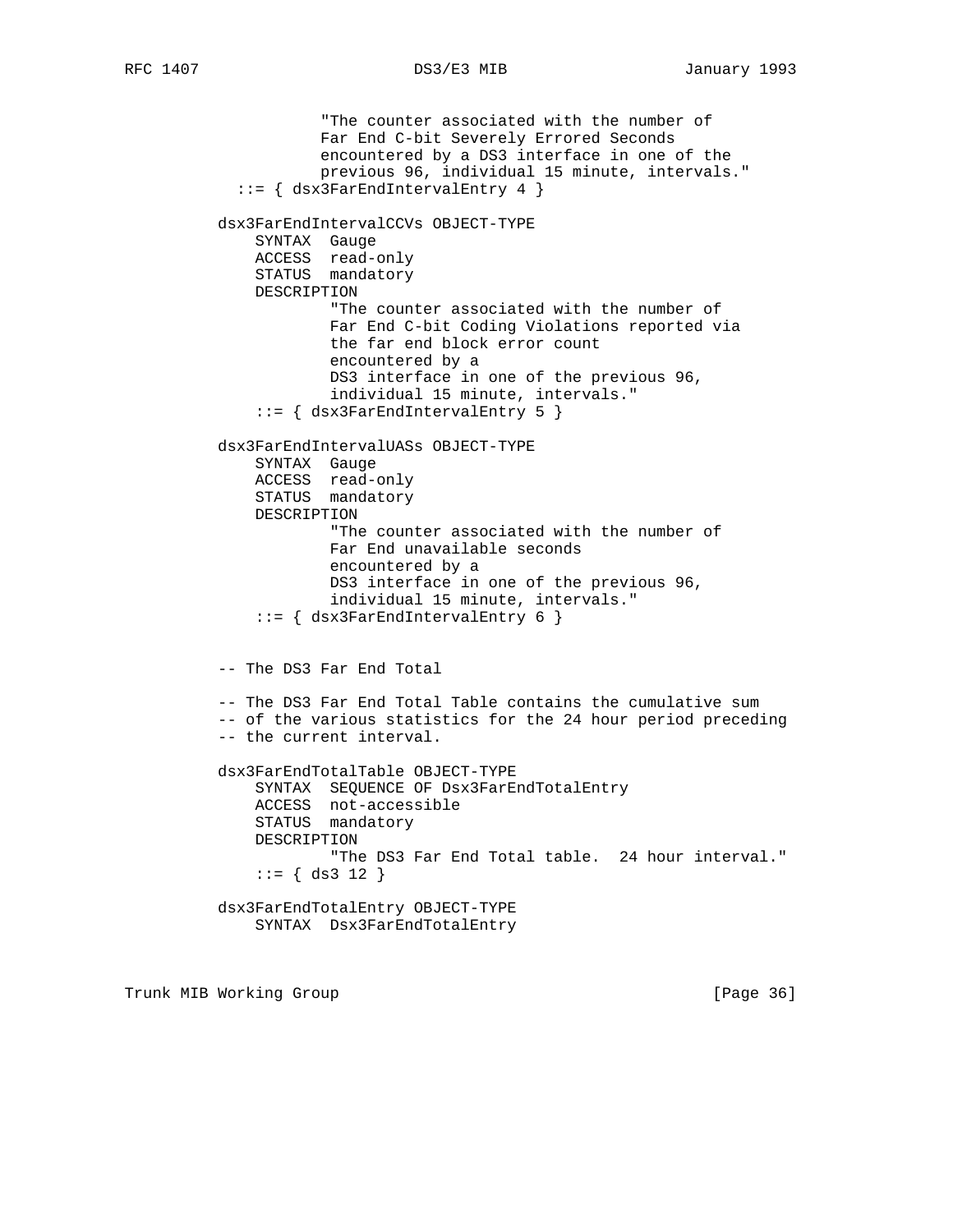ACCESS not-accessible STATUS mandatory DESCRIPTION "An entry in the DS3 Far End Total table." INDEX { dsx3FarEndTotalIndex } ::= { dsx3FarEndTotalTable 1 } Dsx3FarEndTotalEntry ::= SEQUENCE { dsx3FarEndTotalIndex INTEGER, dsx3FarEndTotalCESs Gauge, dsx3FarEndTotalCSESs Gauge, dsx3FarEndTotalCCVs Gauge, dsx3FarEndTotalUASs }<br>}<br>} } dsx3FarEndTotalIndex OBJECT-TYPE SYNTAX INTEGER (1..65535) ACCESS read-only STATUS mandatory DESCRIPTION "The index value which uniquely identifies the DS3 interface to which this entry is applicable. The interface identified by a particular value of this index is the same interface as identified by the same value an dsx3LineIndex object instance." ::= { dsx3FarEndTotalEntry 1 } dsx3FarEndTotalCESs OBJECT-TYPE SYNTAX Gauge ACCESS read-only STATUS mandatory DESCRIPTION "The counter associated with the number of Far End C-bit Errored Seconds encountered by a DS3 interface in the previous 24 hour interval." ::= { dsx3FarEndTotalEntry 2 } dsx3FarEndTotalCSESs OBJECT-TYPE SYNTAX Gauge ACCESS read-only STATUS mandatory

Trunk MIB Working Group **Example 2018** [Page 37]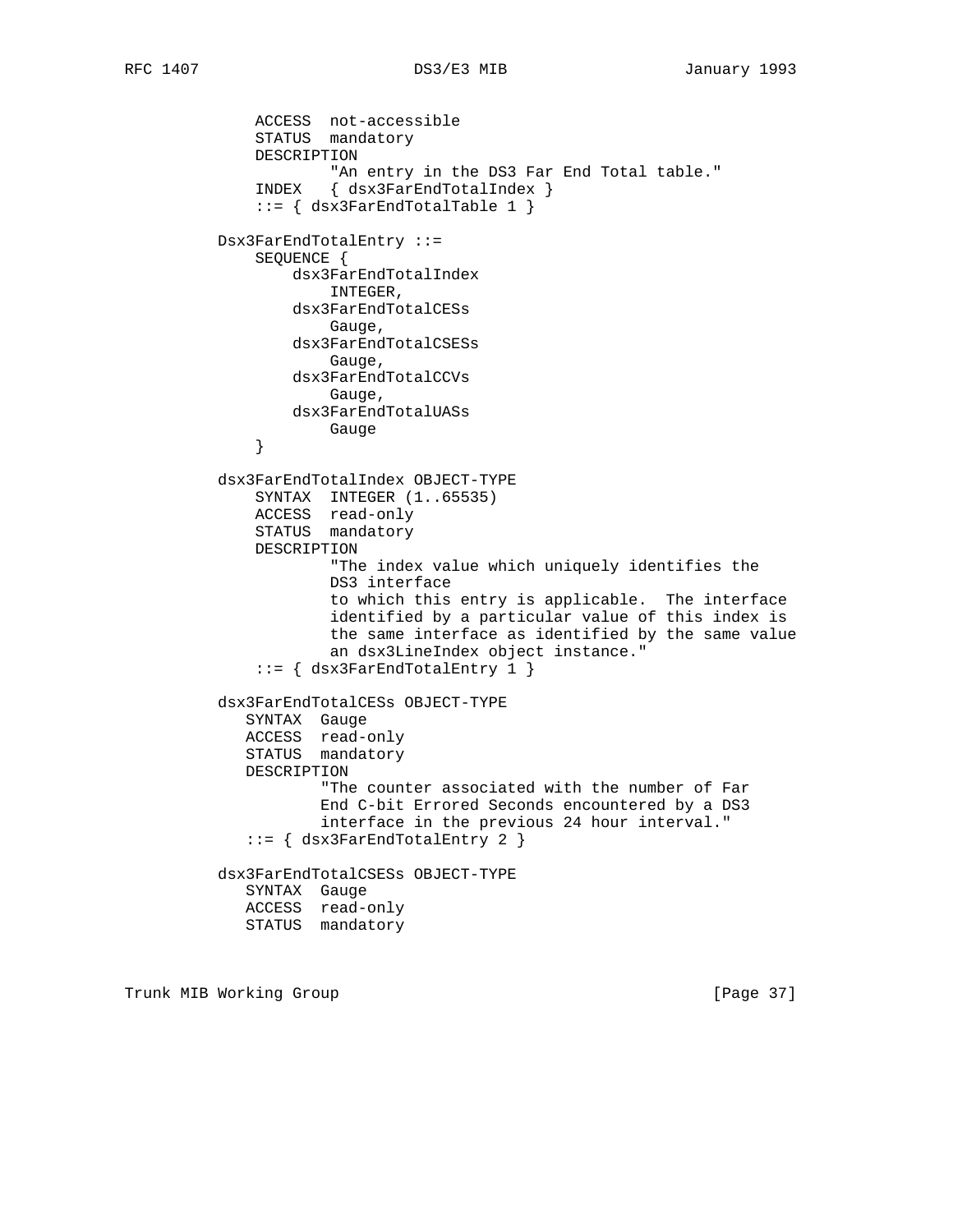DESCRIPTION "The counter associated with the number of Far End C-bit Severely Errored Seconds encountered by a DS3 interface in the previous 24 hour interval." ::= { dsx3FarEndTotalEntry 3 } dsx3FarEndTotalCCVs OBJECT-TYPE SYNTAX Gauge ACCESS read-only STATUS mandatory DESCRIPTION "The counter associated with the number of Far End C-bit Coding Violations reported via the far end block error count encountered by a DS3 interface in the previous 24 hour interval." ::= { dsx3FarEndTotalEntry 4 } dsx3FarEndTotalUASs OBJECT-TYPE SYNTAX Gauge ACCESS read-only STATUS mandatory DESCRIPTION "The counter associated with the number of Far End unavailable seconds encountered by a DS3 interface in the previous 24 hour interval." ::= { dsx3FarEndTotalEntry 5 } -- the DS3/E3 Fractional Group -- Implementation of this group is optional. It is designed -- for those systems dividing a DS3/E3 into channels -- containing different data streams that are of local -- interest. -- The DS3/E3 fractional table identifies which DS3/E3 -- channels associated with a CSU are being used to -- support a logical interface, i.e., an entry in the -- interfaces table from the Internet-standard MIB. -- For example, consider a DS3 device with 4 high speed links -- carrying router traffic, a feed for voice, a feed for -- video, and a synchronous channel for a non-routed -- protocol. -- We might describe the allocation of channels, in the

Trunk MIB Working Group **Example 2018** [Page 38]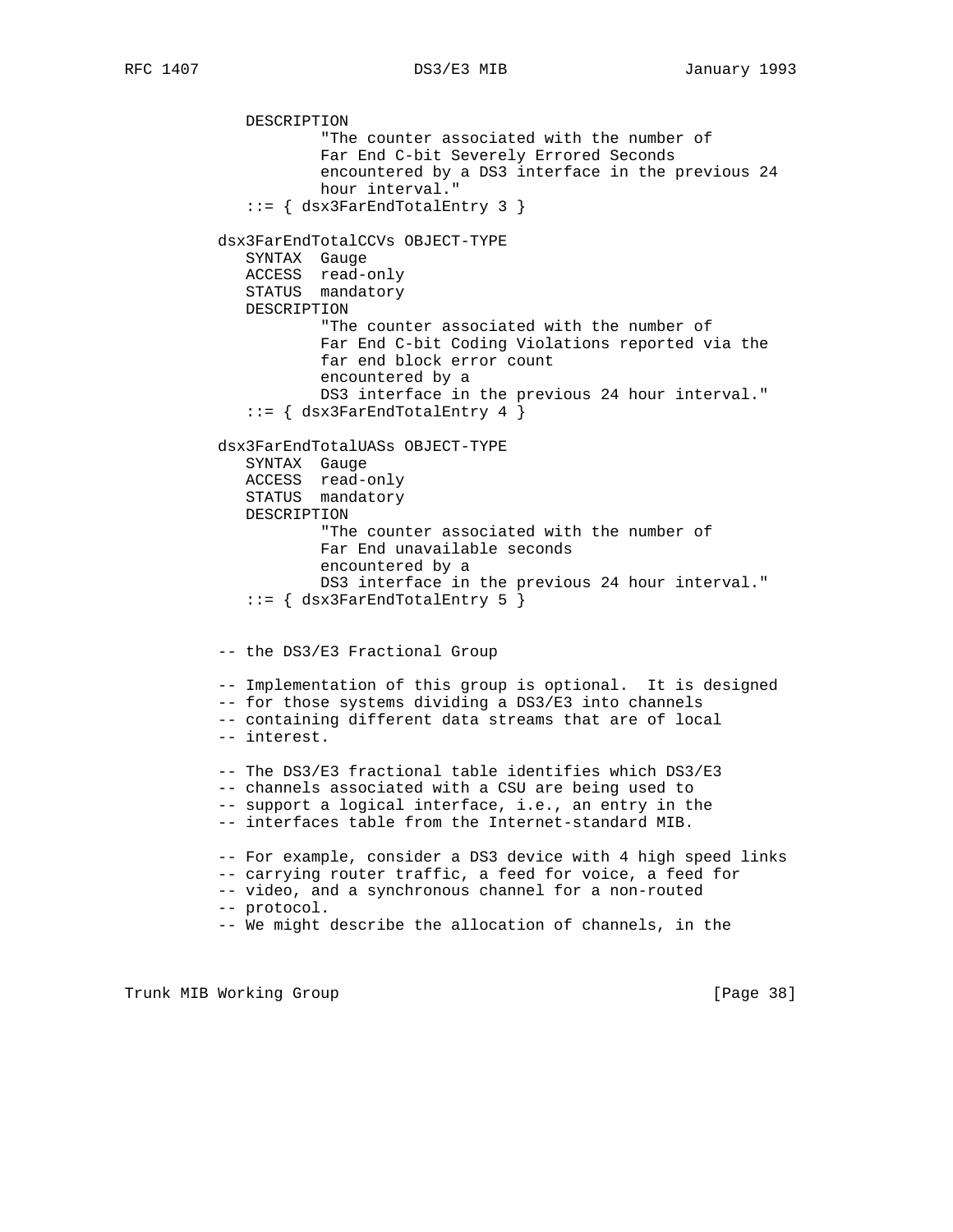-- dsx3FracTable, as follows:  $--$  dsx3FracIfIndex.2. 1 = 3 dsx3FracIfIndex.2.15 = 4 -- dsx3FracIfIndex.2. 2 = 3 dsx3FracIfIndex.2.16 = 6 -- dsx3FracIfIndex.2. 3 = 3 dsx3FracIfIndex.2.17 = 6 -- dsx3FracIfIndex.2. 4 = 3 dsx3FracIfIndex.2.18 = 6 -- dsx3FracIfIndex.2. 5 = 3 dsx3FracIfIndex.2.19 = 6 -- dsx3FracIfIndex.2. 6 = 3 dsx3FracIfIndex.2.20 = 6 -- dsx3FracIfIndex.2. 7 = 4 dsx3FracIfIndex.2.21 = 6  $--$  dsx3FracIfIndex.2.  $8 = 4$  dsx3FracIfIndex.2.22 = 6 -- dsx3FracIfIndex.2. 9 = 4 dsx3FracIfIndex.2.23 = 6 -- dsx3FracIfIndex.2.10 = 4 dsx3FracIfIndex.2.24 = 6  $--$  dsx3FracIfIndex.2.11 = 4 dsx3FracIfIndex.2.25 = 6 -- dsx3FracIfIndex.2.12 = 5 dsx3FracIfIndex.2.26 = 6 -- dsx3FracIfIndex.2.13 = 5 dsx3FracIfIndex.2.27 = 6 -- dsx3FracIfIndex.2.14 = 5 dsx3FracIfIndex.2.28 = 6 -- For dsx3M23, dsx3SYNTRAN, dsx3CbitParity, and -- dsx3ClearChannel there are 28 legal channels, numbered 1 -- through 28. -- For e3Framed there are 16 legal channels, -- numbered 1 through 16. The channels (1..16) correspond -- directly to the equivalently numbered time-slots. dsx3FracTable OBJECT-TYPE SYNTAX SEQUENCE OF Dsx3FracEntry ACCESS not-accessible STATUS mandatory DESCRIPTION "The DS3 Fractional table."  $::=$  { ds3 13 } dsx3FracEntry OBJECT-TYPE SYNTAX Dsx3FracEntry ACCESS not-accessible STATUS mandatory DESCRIPTION "An entry in the DS3 Fractional table." INDEX { dsx3FracIndex, dsx3FracNumber }  $::=$  { dsx3FracTable 1 } Dsx3FracEntry ::= SEQUENCE { dsx3FracIndex INTEGER, dsx3FracNumber INTEGER,

Trunk MIB Working Group **Example 2018** [Page 39]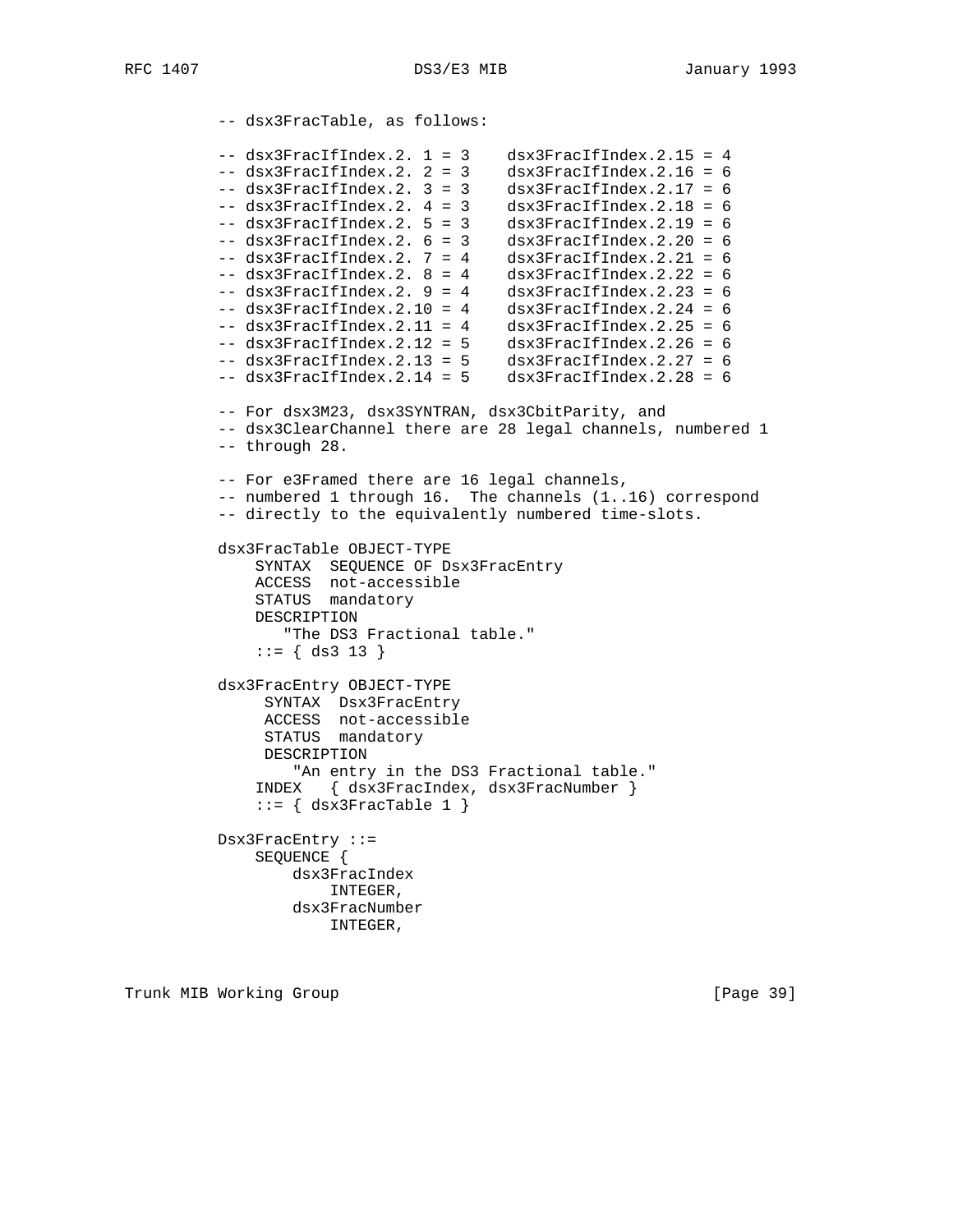```
 dsx3FracIfIndex
              INTEGER
 }
          dsx3FracIndex OBJECT-TYPE
              SYNTAX INTEGER (1..'7fffffff'h)
              ACCESS read-only
              STATUS mandatory
              DESCRIPTION
                 "The index value which uniquely identifies the
                 DS3 interface to which this entry is applicable
                 The interface identified by a particular
                 value of this index is the same interface as
                 identified by the same value an dsx3LineIndex
                 object instance."
            ::= { dsx3FracEntry 1 }
          dsx3FracNumber OBJECT-TYPE
              SYNTAX INTEGER (1..31)
              ACCESS read-only
              STATUS mandatory
              DESCRIPTION
                 "The channel number for this entry."
            ::= \{ dsx3FracEntry 2 \} dsx3FracIfIndex OBJECT-TYPE
              SYNTAX INTEGER (1..'7fffffff'h)
 ACCESS read-write
STATUS mandatory
              DESCRIPTION
                 "An index value that uniquely identifies an
                 interface. The interface identified by a particular
                 value of this index is the same interface
                 as identified by the same value an ifIndex
                 object instance. If no interface is currently using
                 a channel, the value should be zero. If a
                 single interface occupies more than one time
                 slot, that ifIndex value will be found in multiple
                 time slots."
            ::= \{ dsx3FracEntry 3 \}
```
END

Trunk MIB Working Group **Example 2018** [Page 40]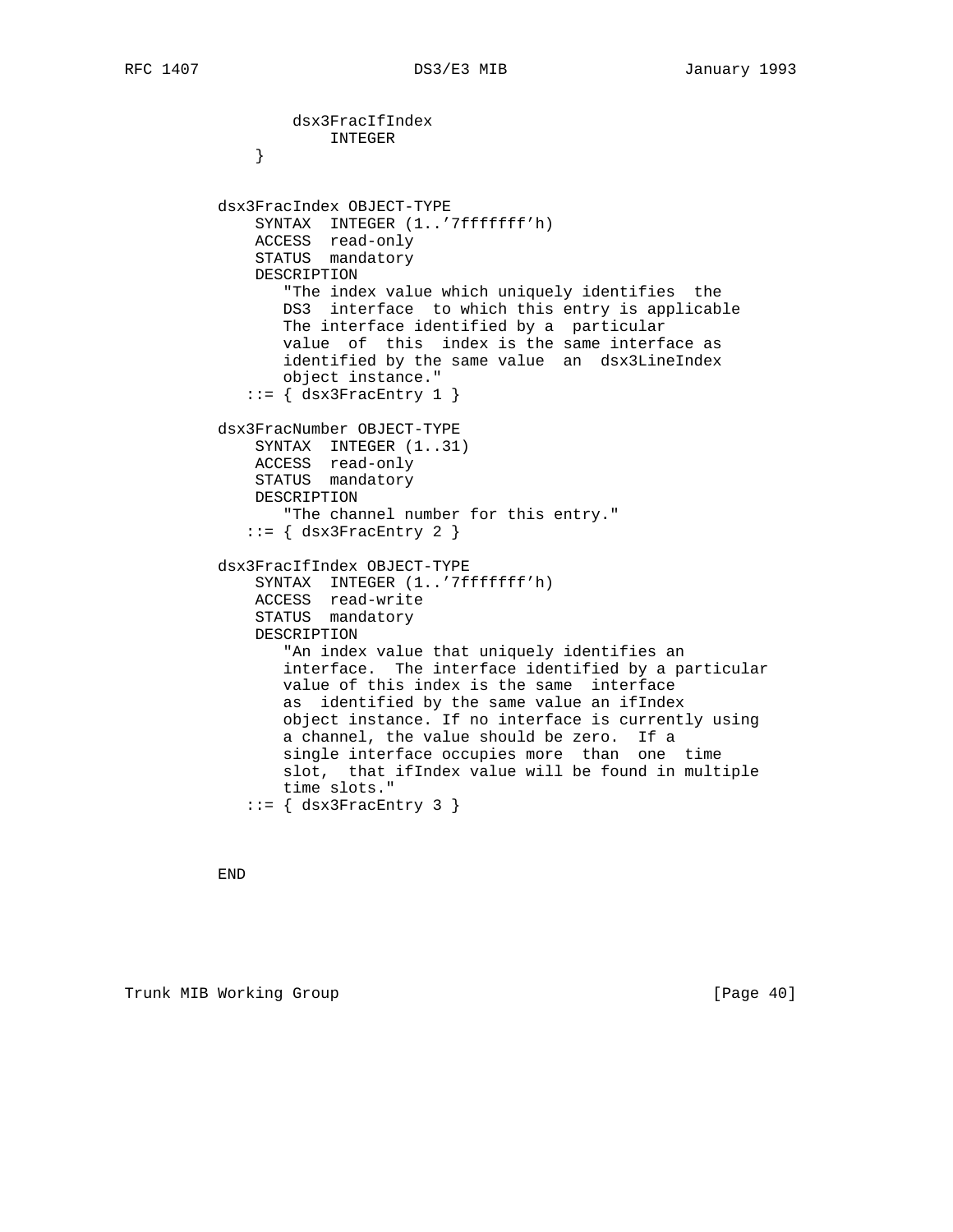## 5. Acknowledgments

This document was produced by the Trunk MIB Working Groups:

Tracy Cox Bellcore<br>Fred Baker Advanced Fred Baker Advanced Computer Communications James Watt Newbridge Bill Versteeg Versteeg Codeworks Steve Buchko Newbridge Greg Calmainis Newbridge Kaj Tesink Bellcore Al Bryenton Bell Northern Research Tom Easterday CIC John Labbe Merit Corporation Chris Sullivan Gandalf Ltd Grant Hall Gandalf Ltd John Guerrero Digital Link Rich Bradford BBN Kurt Luoto Digital Link Myron Hattig Kentrox Ed Pring IBM Larry Marks IBM Kurt Hall Clear Communications Corp. Jason Perreault Coral Network Corp. Paul Farah T3plus George Kajos Coral Network Corp.

- 6. References
	- [1] Cerf, V., "IAB Recommendations for the Development of Internet Network Management Standards", RFC 1052, NRI, April 1988.
	- [2] Cerf, V., "Report of the Second Ad Hoc Network Management Review Group", RFC 1109, NRI, August 1989.
	- [3] Rose M., and K. McCloghrie, "Structure and Identification of Management Information for TCP/IP-based internets", STD 16, RFC 1155, Performance Systems International, Hughes LAN Systems, May 1990.
	- [4] McCloghrie K., and M. Rose, "Management Information Base for Network Management of TCP/IP-based internets", RFC 1156, Hughes LAN Systems, Performance Systems International, May 1990.
	- [5] Case, J., Fedor, M., Schoffstall, M., and J. Davin, "Simple Network Management Protocol", STD 15, RFC 1157, SNMP Research, Performance Systems International, Performance Systems International, MIT Laboratory for Computer Science, May 1990.

Trunk MIB Working Group **Example 2018** [Page 41]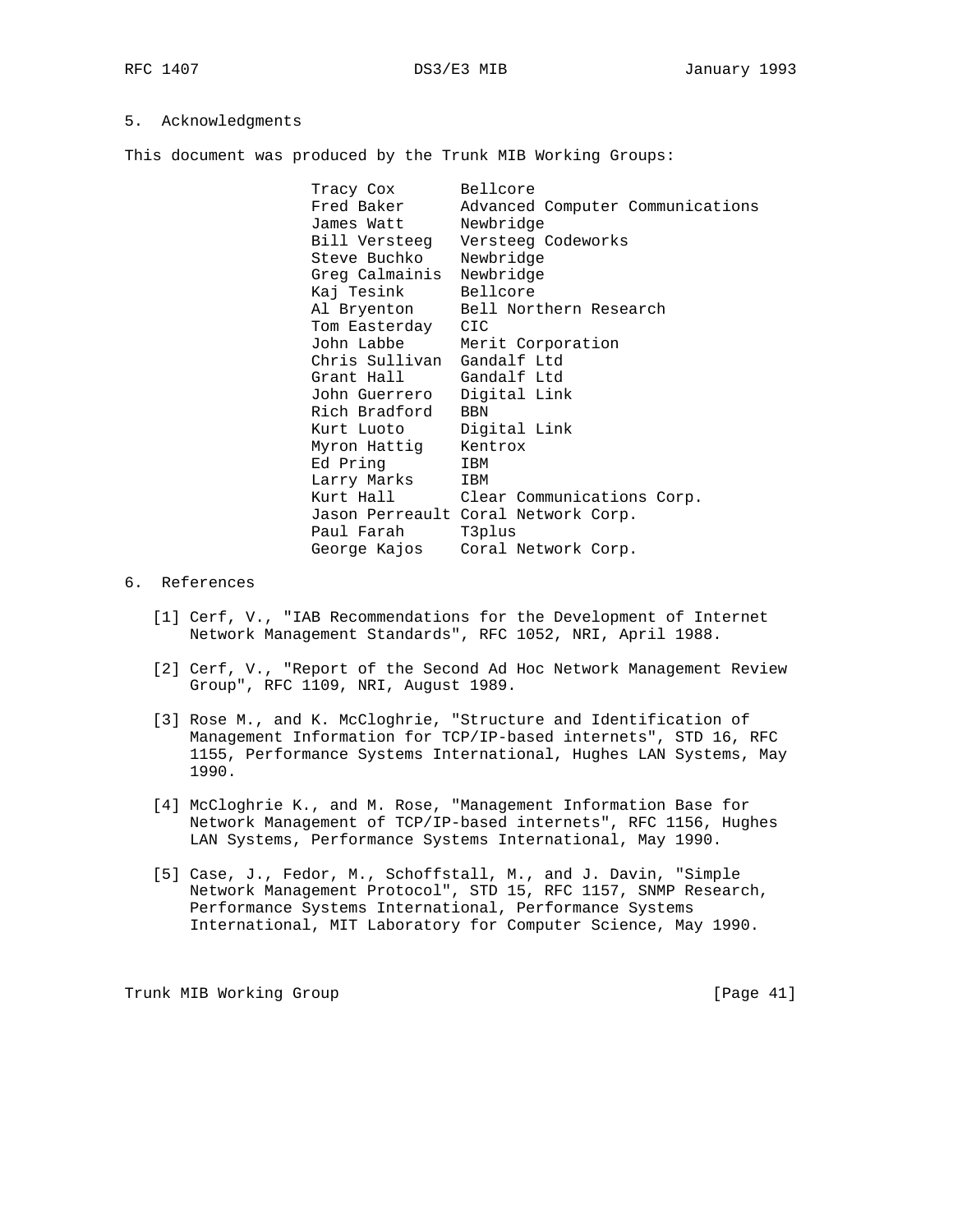- [6] McCloghrie K., and M. Rose, Editors, "Management Information Base for Network Management of TCP/IP-based internets", STD 17, RFC 1213, Performance Systems International, March 1991.
- [7] Information processing systems Open Systems Interconnection Specification of Abstract Syntax Notation One (ASN.1), International Organization for Standardization, International Standard 8824, December 1987.
- [8] Information processing systems Open Systems Interconnection Specification of Basic Encoding Rules for Abstract Notation One (ASN.1), International Organization for Standardization, International Standard 8825, December 1987.
- [9] American National Standard for Telecommunications Digital Hierarchy - Electrical Interfaces, ANSI T1.102- 1987.
- [10] American National Standard for Telecommunications Digital Hierarchy - Formats Specification, ANSI T1.107- 1988.
- [10a] ANSI T1.107a-1990.
- [11] American National Standard for Telecommunications Carrier-to- Customer Installation - DS3 Metallic Interface, ANSI T1.404-1989.
- [12] American National Standard for Telecommunications -- Layer 1 In- Service Digital Transmission Performance Monitoring T1M1/92-0xx, T1M1.3/92-005R1, April 1992.
- [13] Rose, M., and K. McCloghrie, Editors, "Concise MIB Definitions", STD 16, RFC 1212, Performance Systems International, Hughes LAN Systems, March 1991.
- [14] CCITT Digital Multiplex Equipment Operating at the Third Order Bit Rate of 34 368 Kbit/s and the Forth Order Bit Rate of 139 264 Kbit/s and Using Positive Justification, G.751.
- [15] European Telecommunications Standards Institute -- ETS "34M" -- Metropolitan Area Network Physical Convergence Layer Procedure for 34.368 Megabits per Second, T/NA(91)18, May 1991.

Trunk MIB Working Group **Example 2018** [Page 42]